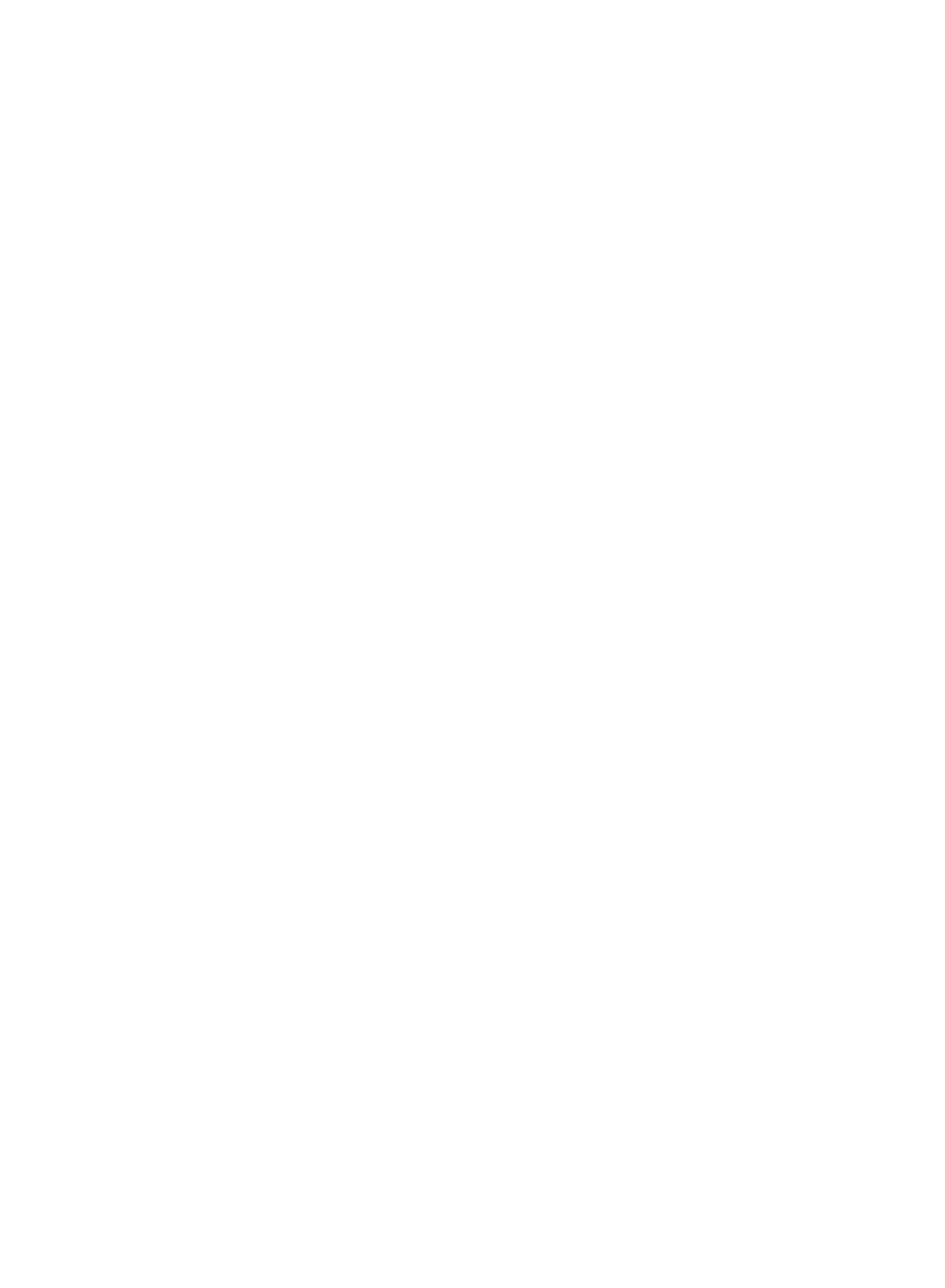# **I. Introduction**

Many people, including intellectuals, believe that current Korean law is imported from the West, and draws particular influence from Continental-European law. Therefore, the general consensus remains that Korean traditional law and legal concepts are of no practical use. This might be true, if we understand that there is a discontinuity between traditional and current laws. But the situation is not so simple. Law has two faces: On one side, the institutional dimension, and on the other, the spiritual or philosophical dimension. When we observe Korean law from the point of the latter perspective, the discontinuity between traditional and contemporary law becomes hard to recognize. As will be seen below, traditional Korean law and legal thoughts contained many elements and values that can be applied positively to contemporary legislation.

Nevertheless, almost all Korean lawyers and legal scholars have been active in learning Western law and jurisprudence. They have had little mental leisure to review Korean traditional law and jurisprudence. This is quite understandable in light of Korea's eagerness to modernize, as Korea became a part of the world community.

As East Asian civilization emerges on the world stage, the situation is reversing again. Whilst East Asian culture is continuing to open up to globalization, the people are taking time to reflect upon their traditions and identity. They look at their rich traditions with pride and try to re-evaluate them. In the field of legal science, legal comparativists recognize the existence of the "East Asian legal family (*ostasiatische Rechtsfamilie*)" or "East Asian legal culture (*Ostasien- Rechtskultur*)".

As a Korean legal scholar who specializes in the history of legal thoughts, this author feels a responsibility to describe traditional legal thoughts within this new context. There is still a distinct scarcity of research in this field. Many people continue to believe, mistakenly, that there are no useful elements in traditional law and legal philosophy. This research will explain traditional legal thoughts according to their periodical development.

Let me explain a little bit about the terms "tradition" and "traditional legal thoughts." Korea first came into contact with Western law in the 1880s. This research is limited to the period before the reception of Western law. Therefore, this paper deals with the traditional legal thoughts that occurred during the ancient, medieval, and modern periods.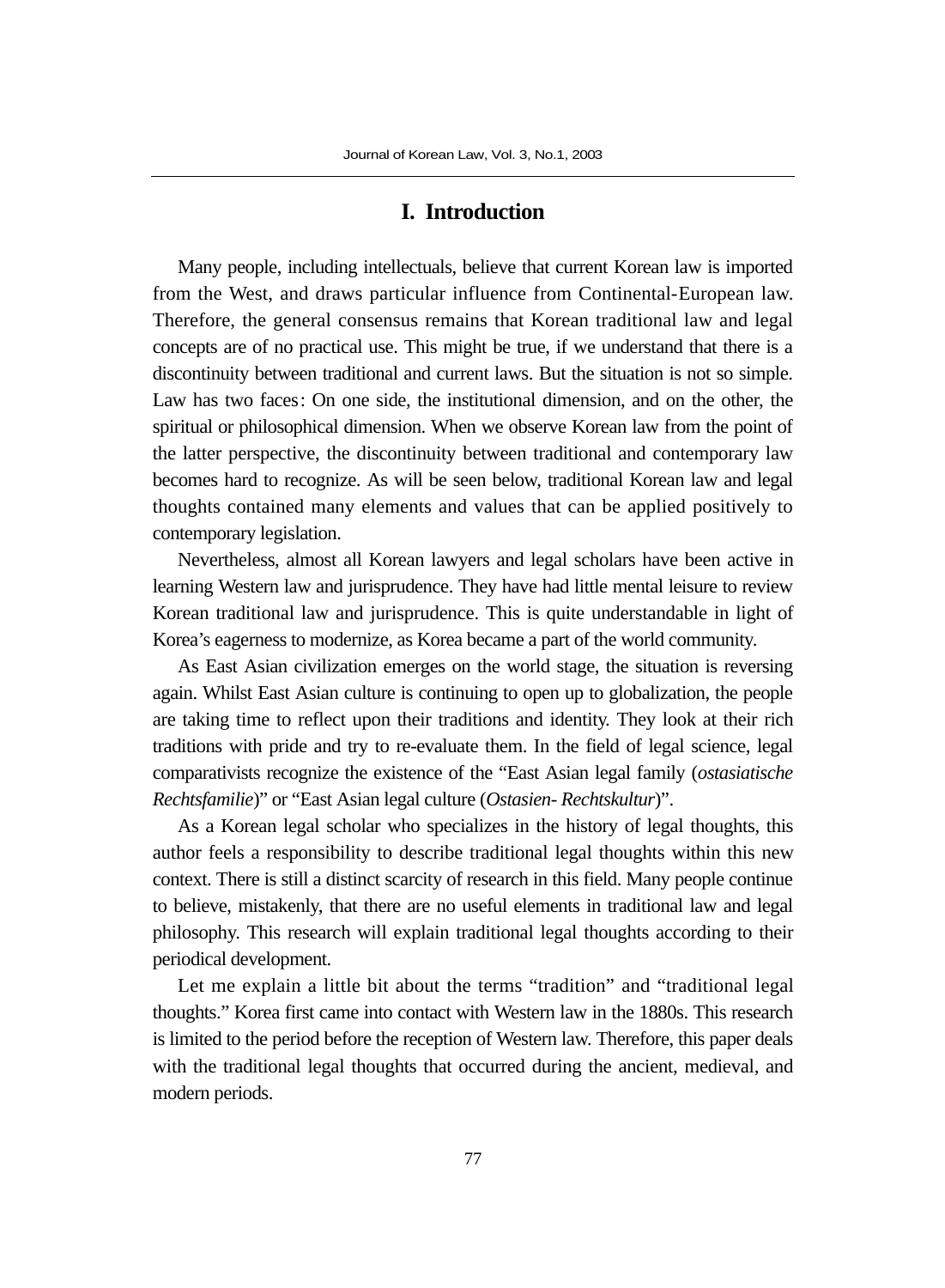As Henry Maine exposed eloquently in his *Ancient Law* (1861), the legal thoughts of traditional Korea grew from spiritual and religious foundations. Korean religious history is very dynamic and synchronistic.<sup>1)</sup> Korean legal history has to be described in relationship to cultural and religious history.<sup>2)</sup> Because institutional legal history is rather different from the history of legal thoughts, this article deals mainly with legal thoughts in relation to its philosophical and religious foundations. "Legal thinkers" represented legal thought. Traditional Korean society had no professional jurists and legal scholars in the modern sense. Therefore, the "legal thoughts" are the illumination of the legal aspects of the general philosophers and scholars. The time span of the "traditional legal thoughts" of Korea covers, (counting Korean history since the time of the mythological *Tan'gun*) over 4000 years. It is therefore necessary to condense the analysis of each topic and person. This is the first overview of such a history, especially with the foreign reader in mind.

# **II. Ancient Thought of Law**

## *A. National Founding Mythology*

Almost every nation has its own founding mythology. The Korean myth of *Tan'gun* shows how the cosmos and law are related to primitive religious concepts like totemism and taboo.

In ancient times, Hwanung, the son of Hwanin, desired to descend from Heaven and to live amongst men. His father, realizing his son's intention, chose Taebaek Mountain among three great mountains on which to descend, and saw that mankind would greatly benefit. Taking with him three thousand of his followers, Hwanung descended upon the peak of Taebaek beneath the Sacred Sandlewood Tree. That area was called the land of God and he was known as Hwanung Chonwang [Heavenly King]. Together with his ministers of wind, rain, and cloud, Hwanung instructed mankind about agriculture, preservation

<sup>1)</sup> For a detailed discussion,, see JAMES HUNTLY GRAYSON, KOREA: A RELIGIOUS HISTORY (1989).

<sup>2)</sup> *See* HAHM PYONGCHOON, RELIGION AND LAW IN KOREA, KOREAN JURISPRUDENCE, POLITICS AND CULTURE 152- 79 (Yonsei Univ.Press, 1986); Chongko Choi, *Confucianism and Law in Korea*, 37 SEOUL LAW JOURNAL 2, 115- 38 (1996).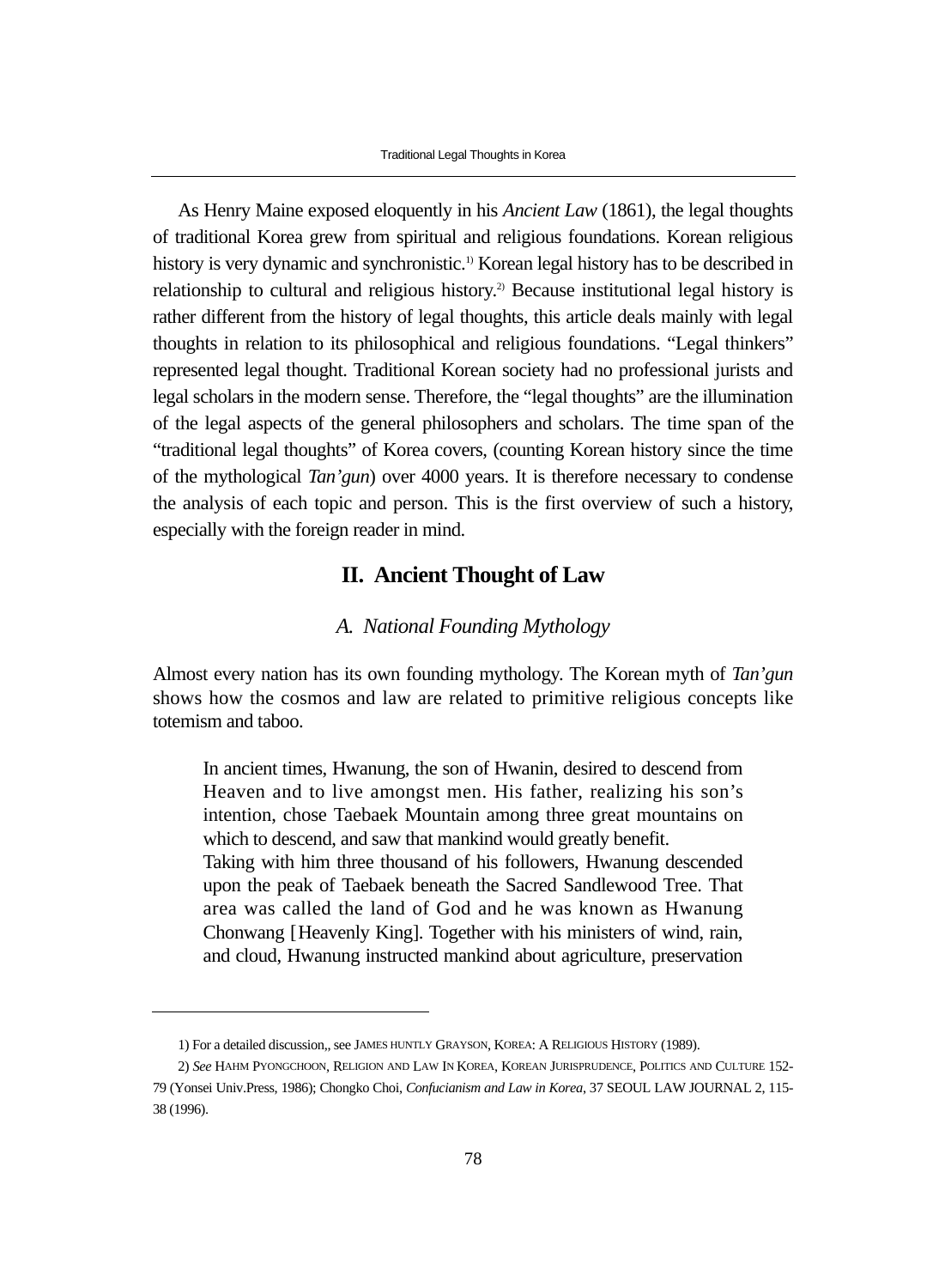of life, curing of disease, punishment, and the difference between right and wrong, in all some three hundred and sixty kinds of work.

At that time, there was a bear and a tiger that lived together in a cave. They prayed incessantly to Hwanung saying, "Please transform us into men." Then Hwanung gave them some mugwort and twenty pieces of garlic and said, "If you eat this and do not expose yourself to daylight for one hundred days, you will become a human being." At the end of twenty-one days, the bear became a woman. The tiger, unable to endure the trial, did not become a man.

As there was no one with whom the woman Ungnyo [Bear-woman] could marry, she constantly visited the base of the Sacred Sandalwood Tree to pray for a child. Hwanung gave into to her prayers and decided to marry her. A son was born who was called Tan'gun Wang'gom. In the fiftiet\h year of the Emperor Yao, Tan'gun established a city at Pyongyang and called the nation Choson. He later moved this city to Asadal on Paeg'ak Mountain, which was also known as Kunghol Mountain. He governed [the nation] for 1,500 years.<sup>3)</sup>

Based on this myth, the ideal Korean is explained as a person who is beneficial to his fellow men (*Hongik Ingan*). This ideal is incorporated into the second article of the Education Law (1951) of The Republic of Korea, as will be explained below.

# *B. Origin of Law*

In Western jurisprudence, the concept of law is an important part of legal philosophy. The concept of law seems to be delicately various in the European and Anglo-American jurisprudences. The German concept of *Recht* seems rather to be inclined to the *Richtigkeit*, i. e. the internal quality of the right law. Anglo-American *law*, which is developed from the old Germanic word *lag*, seems to indicate a status that is rightly located.4)

East Asian people use the same letter for law; that is  $\pm$ .<sup>5)</sup> The Chinese pronounce

<sup>3)</sup> ILYON, SAMGUK YUSA:LEGENDS AND HISTORY OF THE THREE KINGDOMS OF ANCIENT KOREA 31-32 (Tae-Hung Ha and Grafton Mintz trans., Yonsei Univ. Press 1997).

<sup>4)</sup> *See* CHONGKO CHOI, POPSASANGSA (HISTORY OF LEGAL THOUGHTS) 53-55 (2000).

<sup>5)</sup> *See* Luke T. Lee and Whalen W. Lai, *The Chinese Conception of Law: Confucian, Legalist and Buddhist, in* COMPARATIVE LEGAL CULTURES 1307-29, (Csaba Varga ed., NYU Press 1972); *See* Chongko Choi, Concept and Symbol of Law in East Asia (a paper read at IVR-Congress in Amsterdam, June 19-25, 2001) (on file with author).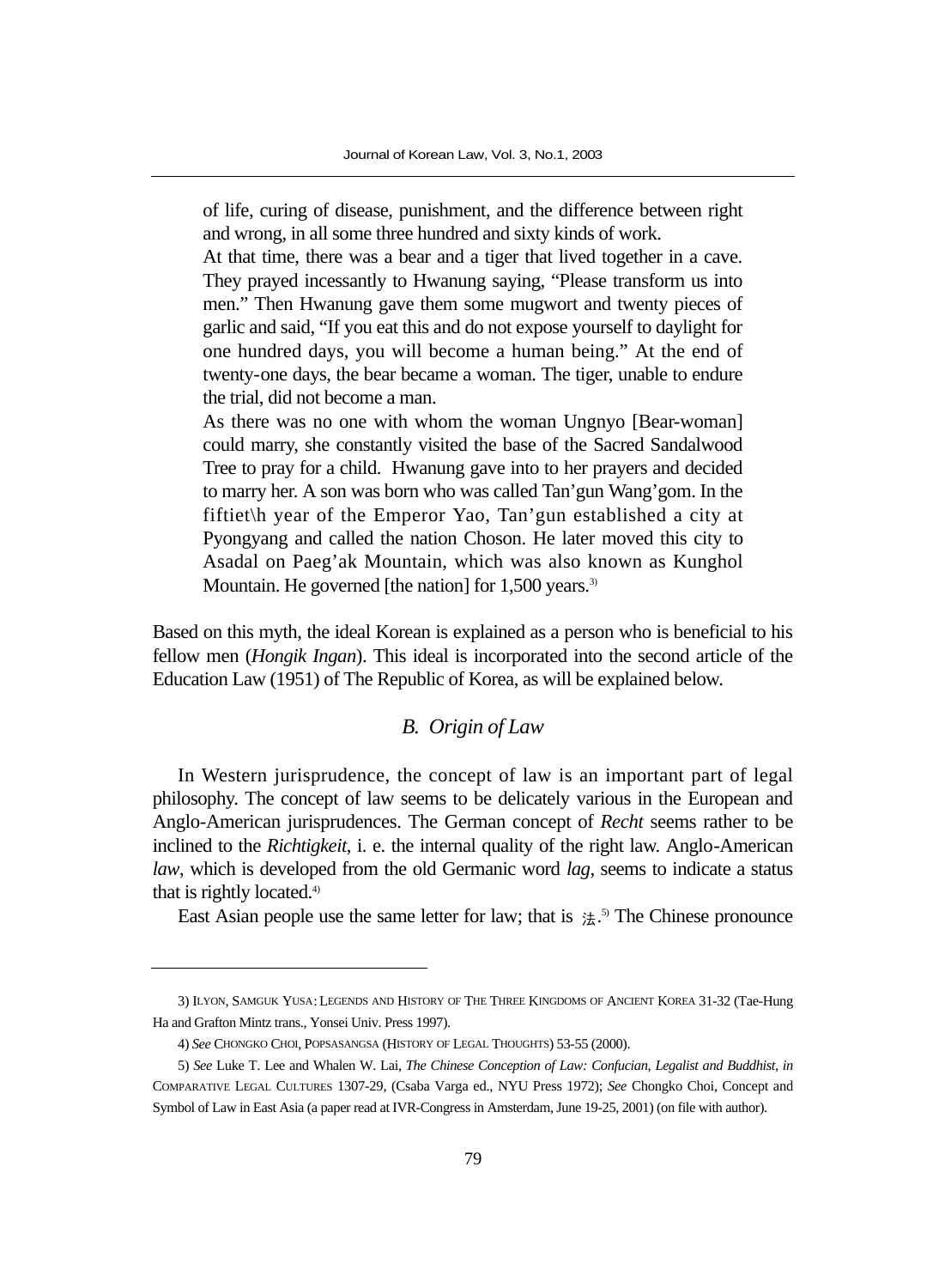Traditional Legal Thoughts in Korea

it as  $fa$ , the Koreans as *pop*, and the Japanese as *ho*. This letter  $\ddot{\sigma}$  is an abbreviation of the original letter  $\frac{1}{2\pi}$ , which is composed of three parts, i. e.,  $\mathcal{K}(\text{water})$ , (unicorn) and  $\#(going)$ . A mystical animal *hsieh* (unicorn) was used in an ancient Chinese ordeal to strike the guilty party with a single horn. According to the *Lun Heng*, writing in the first century, the *hsieh* was a sheep with a single horn. So, this supernatural animal called *Hsieh-chai* in Chinese, *Haetae* in Korean and *Komainu* in Japanese is the symbol of justice.<sup>6</sup> According to a recent philological study, the original letter was pronounced in ancient Altaic. This letter has developed from  $\frac{p_i w}{q}$  *fwaf*  $\rightarrow$  fa in China. The Koreans seem to have preserved the most original pronunciation. It is a known fact that the Japanese pronounced *h* and *f* in the same way until the 17th century.7) These factors indicate that this Chinese letter for law was exported to Korea and Japan. The integration of Chinese law in Korea, Vietnam and Japan is a colossal research task for East Asian legal scholars. In this context, I have emphasized the concept of East Asian Common Law (*Ostaisatisches Jus Commune*).8)

Roger Ames of the University of Hawaii explains that the concept of fa in ancient China had developed from the original menage of "standard or model" to "punishment".<sup>9)</sup> To explain how this concept developed into its current meaning is the task of intellectual history or the history of philosophy. But, if we see just the word of fa itself, it shows that the scene of the trial consisted of water, man's going, and a supernatural animal. It is understandable that during ancient times many concepts were identical to myths and symbols.

We may ask; was there any word for law in Japan and Korea before the reception of Chinese law (*fa*)? Koreans had used the word *bon* for that. But they don't know precisely how this word was used for law and when it disappeared. A Korean legal

<sup>6)</sup> *See* Chongko Choi, East Asian Images of Law and Justice: Toward Comparative Legal Symbolics, *in* RECHT IM WANDEL SEINES SOZIALEN UND TECHNOLOGISCHEN UMFELDES: FS.F. MANFRED REHBINDER 463-48 (Munich, 2002). There are two different theories about the interpretation of the meaning of Komainu literally meaning 'Korean Dog'. One theory is that this animal figure came to Japan from China through Korea, ENCYCLOPEDIA OF SHINTOISM58 (Tokyo, 1992)., the other theory is that this comes from Middle East Asia as an expression of a lion culture. *See* NEJU TETSUYA, A STUDY OF KOMAINU (Kyoto, 1994). *Cf*. JOANE COVEL, KOREAN IMPACT ON JAPANESE CULTURE 27 (Seoul, 1984); For a detailed discussion, see CHONGKO CHOI, POPSANGJINGHAK IRAN MUOTINGA (WHAT IS LEGAL SYMBOLICS ?) (Seoul, 2000).

<sup>7)</sup> Roy Miller, Chinese *in Altaic*: A Further Note, 118 JOURNAL OF THE AMERICAN ORENTAL STUDIES, 268- 73(1998).

<sup>8)</sup> *See* Chongko Choi, *Foundations of Law and Justice in East Asia*, 18 COMPARATIVE LAW 1-17(Nihon University, 2001).

<sup>9)</sup> *See* ROGER T. AMES, THE ART OF RULERSHIP: A STUDY OF ANCIENT CHINESE POLITICAL THOUGHT 108-52 (SUNY, 1994).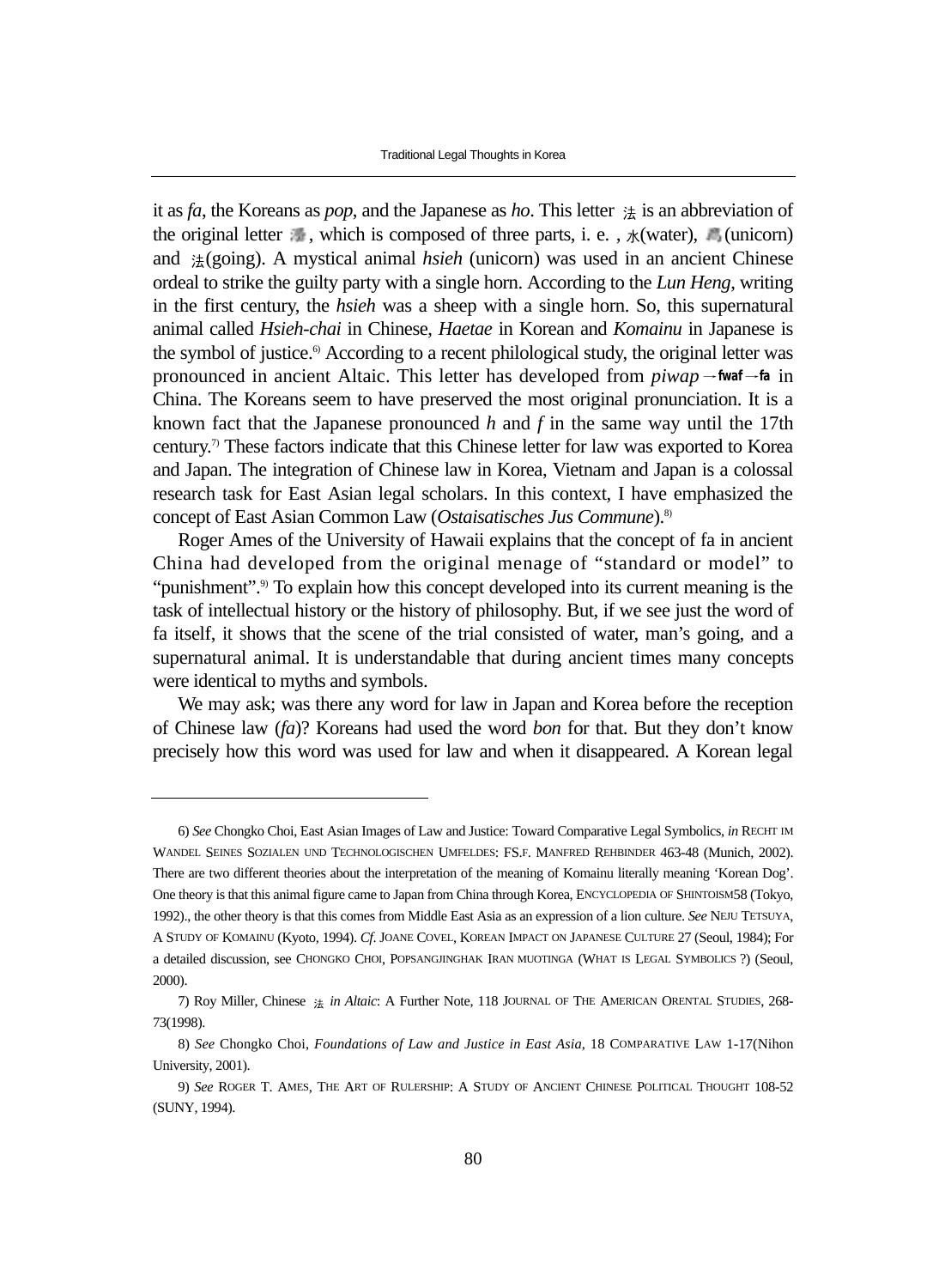historian maintains that the word bon was spoken during the *Silla* dynasty (BC 57- AD 935).<sup>10)</sup> Nowadays, this word is used for an ideal, which exists in reality. It could be explained as *Seiendes Sollen, Sollendes Sein* or as an *Idealtypus*.

In ancient Japan, there was the word *nori*. This word is a noun form of the verb noru, which refers to Shamanistic behavior. The other important word for the religious behaviour of the old Shinto clergy is *hahuri*. The old Japanese *hahuri* was the same as *fafuri*, as Roy Miller maintains in his interesting research book. According to him, *fa* is an old word for law, and *furi* ( $-puri$ ) means Shamans ritual in the Korean language. So, *hahuri* means originally a ritual of law.<sup>11)</sup>

Western scholars have asserted that the East Asian concept of law is secular and completely uninfluenced by religion. They seem to have a fixed "secular" image of Confucianism or East Asian wisdom. There is no evidence for a god-made law in China, such as the law of Hammurabi, Manu, or Moses. But the above-mentioned fact indicates that the origin of law in East Asia also has some religious character, even though the East Asian religions are different from Western Christianity. This Shamanistic law became "secular" during its historical development when it came into contact with Confucianism ("Confucianization of law").<sup>12)</sup>

# *C. Elements of Legal Thoughts*

#### 1. Idea of *Hongik Ingan*

The idea of *Hongik Ingan*, which means the man who gives benefit to human kind, was conceived in Tan'gun mythology. The ideal type of Korean existence is to be beneficial towards others as opposed to egoistic. This idea is incorporated in the second article of the Education Law of the Republic of Korea (1951), which provides; "Education shall aim to enable every citizen to lead a life worthy of humankind and contribute to the development of a democratic state and the realization of an ideal of human co-prosperity by ensuring that one builds character and is equipped with independent abilities for living and necessary qualities as a democratic citizen under

<sup>10)</sup> *See* Bong Duck Chun, *Wesen und Struktur des Koreanischen Rechts*, KOREANICA: FESTSCHRIFT FÜR ANDRE ECKARDT ZUM 75 (Geburtstag, Baden-Baden, 1960).

<sup>11)</sup> *See* Roy Miller & N. Nauman, *Altjapanisch Fafuri; Zur Priestertum und Schamanismus im vorbuddhistischen Japan*, 116 MITTEILUNGEN DER GESELLSCHAFT FÜR NATUR- U. VÖLKERKUNDE OSTASIENS (Hamburg, 1991); *See also* Chongko Choi, *Legal Exchanges between Yi Korea and Tokugawa Japan* (a paper read at the 1st World Conference on Korean Studies, Academy of Korean Studies, Songnam, 2002) (on file with author).

<sup>12)</sup> *See* DERK BODDE & MORRIS, LAW IN IMPERIAL CHINA (Harvard, 1957).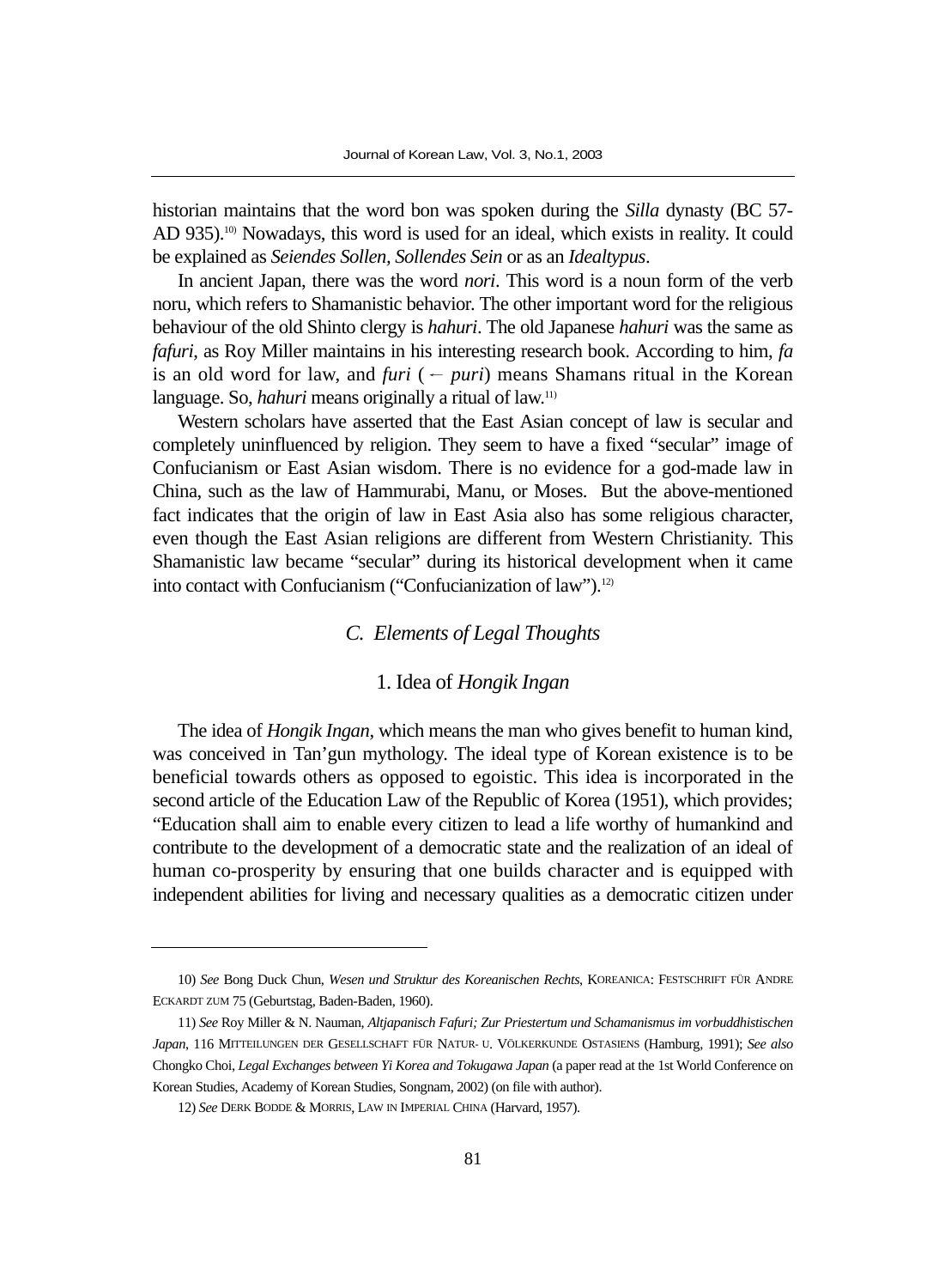the humanitarian ideal."

# 2. Idea of *Jaehwa Sobok*

The idea of *Jaehwa Sobok*, meaning putting away evil and calling in the blessing, is a sort of primitive life style or way of thinking of the Korean people. Scholars explain it as a kind of Shamanistic way of thinking.<sup>13)</sup> It is related with the thisworldliness of East Asian spirituality.

# 3. Idea of *Sonri Akhwa*

The idea of *Sonri Akhwa*, meaning that good deeds lead to benefits and that evil deeds lead to catastrophe, was also found in the *Tan'gun* myth. The Korean ideal of life is geared towards realizing a good life. The concept of "Goodness" is broader than "Justice"<sup>14)</sup>; so a Korean law is not merely a just law, but a good law.

# 4. Idea of *Jaese Lihwa*

The idea of *Jaese Lihwa*, meaning that the world should be a reasonable and orderly place, was also a lesson of the Tan'gun myth. This world should not stay in chaos and disorder. The concept of reason and rationality in East and West might be different, as Filmer Northrop's East-West paradigm tells.15) Nevertheless, East Asians, including Koreans, also have a rational or reasonable basis within their civilization.16)

### **III. Medieval Thought of Law**

#### *A. Buddhistic Thoughts of Law*

Buddhism is a religion that emphasizes the importance of law. The Buddhists understand life and this world through law: *dharma and karma*. The Buddhist concept of law is a sort of natural law (*lex naturae*) or eternal law (*lex aeternae*). From the

<sup>13)</sup> *See* Paul K. Ryu, Korean Culture and Criminal Responsibility: An Application of Scientific Approach to Law (1958) (unpublished JSD dissertation, Yale University) (on file with author).

<sup>14)</sup> *See* JOHN C.H. WU, FOUNTAIN OF JUSTICE: A STUDY OF NATURAL LAW (New York, 1951).

<sup>15)</sup> *See* FILMER S.C. NORTHROP, THE MEETING OF EAST AND WEST 312-74 (N.Y. 1966).

<sup>16)</sup> *See* Chongko Choi, *Foundation of Law and Justice in East Asia*, 18 COMPARATIVE LAW 1-18, (Nihon University, 2001).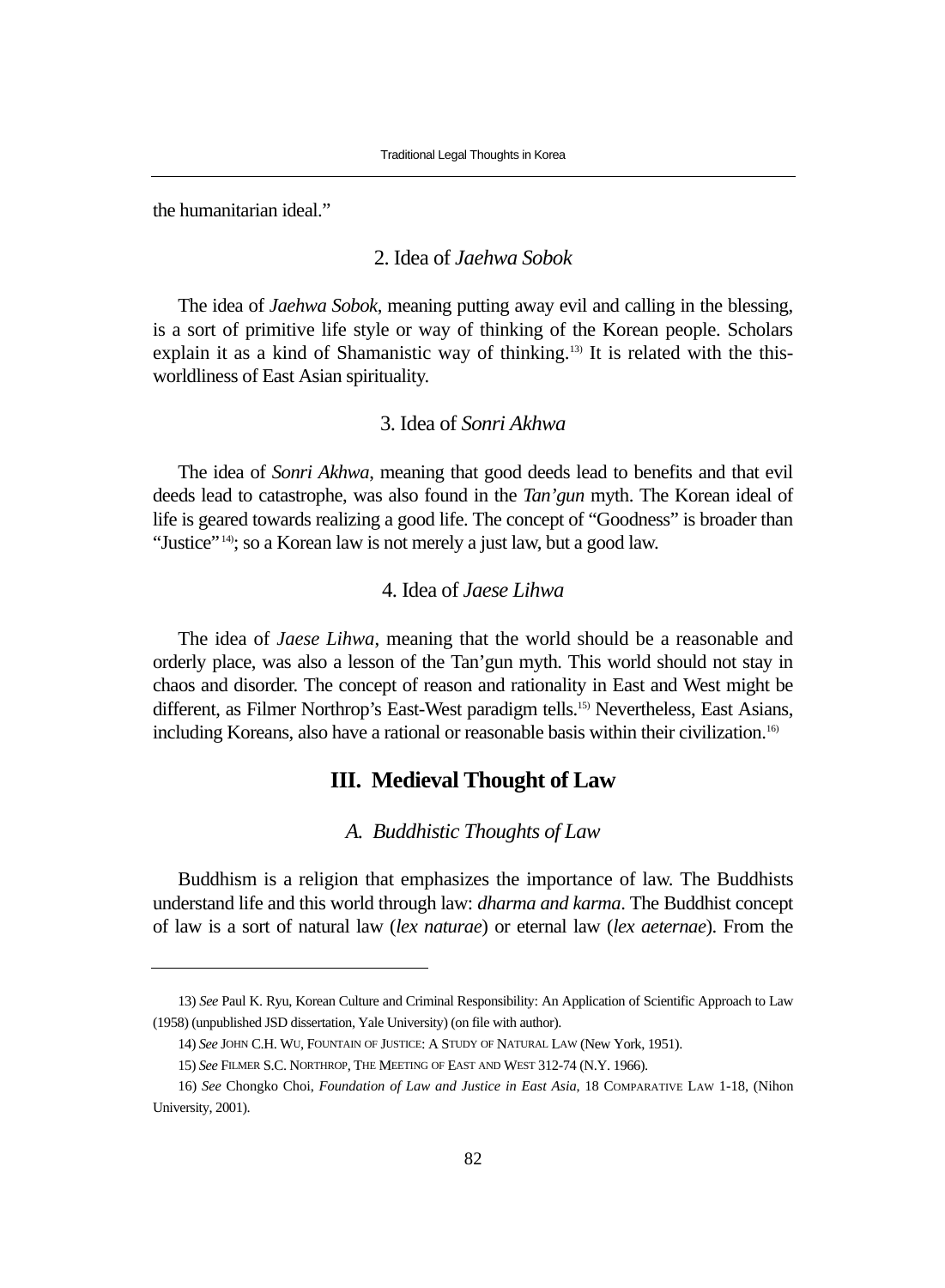perspective of natural law, Buddhism endlessly relativizes the absoluteness of the existing positive laws. As a kind of egalitarianism, Buddhism encourages human rights and dignity. Korean Buddhism is a kind of Mahayana Buddhism. It does not concern the salvation of an individual but the salvation of a people as a whole. Sometimes, Korean Buddhism is proud of being a "patriotic religion" (*Hoguk Pulkyo*).

The dates for reception of Buddhism at the courts of the Three Kingdoms are AD 372 for *Koguryo*, 384 in *Paekche* and 527-35 in *Silla*, where it had to overcome the strongest resistance. No doubt the encouragement received in north China during the *Toba Wei* dynasty (386-535) assisted the spread of its teachings and cultural forms across the peninsula where royal families and the aristocracy patronized it in the hope of benefiting their states. In turn, Buddhism disseminated eastwards to Japan from the early 6th century onwards, initially from *Paekche*, then also from *Silla* and *Koguryo*. In United *Silla* Buddhism flourished, dominating culture and society at all levels. Rich land-owning monasteries dominated the countryside and engaged in commerce. Monks became political advisers and were sent to China in search of instruction. Enin found a community of Korean Buddhists in Shantung<sup>17)</sup> Powerful intellectual traditions developed, as well as meditative *son* (*zen*), usually based on particular sutras. Though these traditions originated in China, all came to acquire distinct Korean characteristics. Korea indigenized the Chinese concept of holy mountains: The five peaks of *Odae* in *Kangwon* province were specially worshipped as dwelling places of Bodhisattvas.

The *Koryo* court maintained a strong link between the state and Buddhism. Members of the royal family became monks and were important in developing the intellectual and political role of the dharma, while Buddhist rites and ceremonies were widely observed. The official printing of the Tripitaka failed to save the nation from attacks by the *Khitan* and Mongols. However, the survival of so many pagodas and splendidly inscribed sutras to this day, illustrates the real cultural strength of Buddhism.18)

<sup>17)</sup> *See* Ennin/tr. EDWIN O. REISCHAUER, ENINN'S DIARY: THE RECORD OF A PILGRIMAGE TO CHINA IN SEARCH OF THE LAW 5-10 (New York, 1955).

<sup>18)</sup> For a detailed discussion, see, ED., BUDDHIST ASSIMILATION IN KOREA (Berkeley: Asian Humanities Press, 1991). *See also* LEWIS LANCASTER & C.S.YU, BUDDHISM IN KORYO:A ROYAL RELIGION (Berkeley, 1996).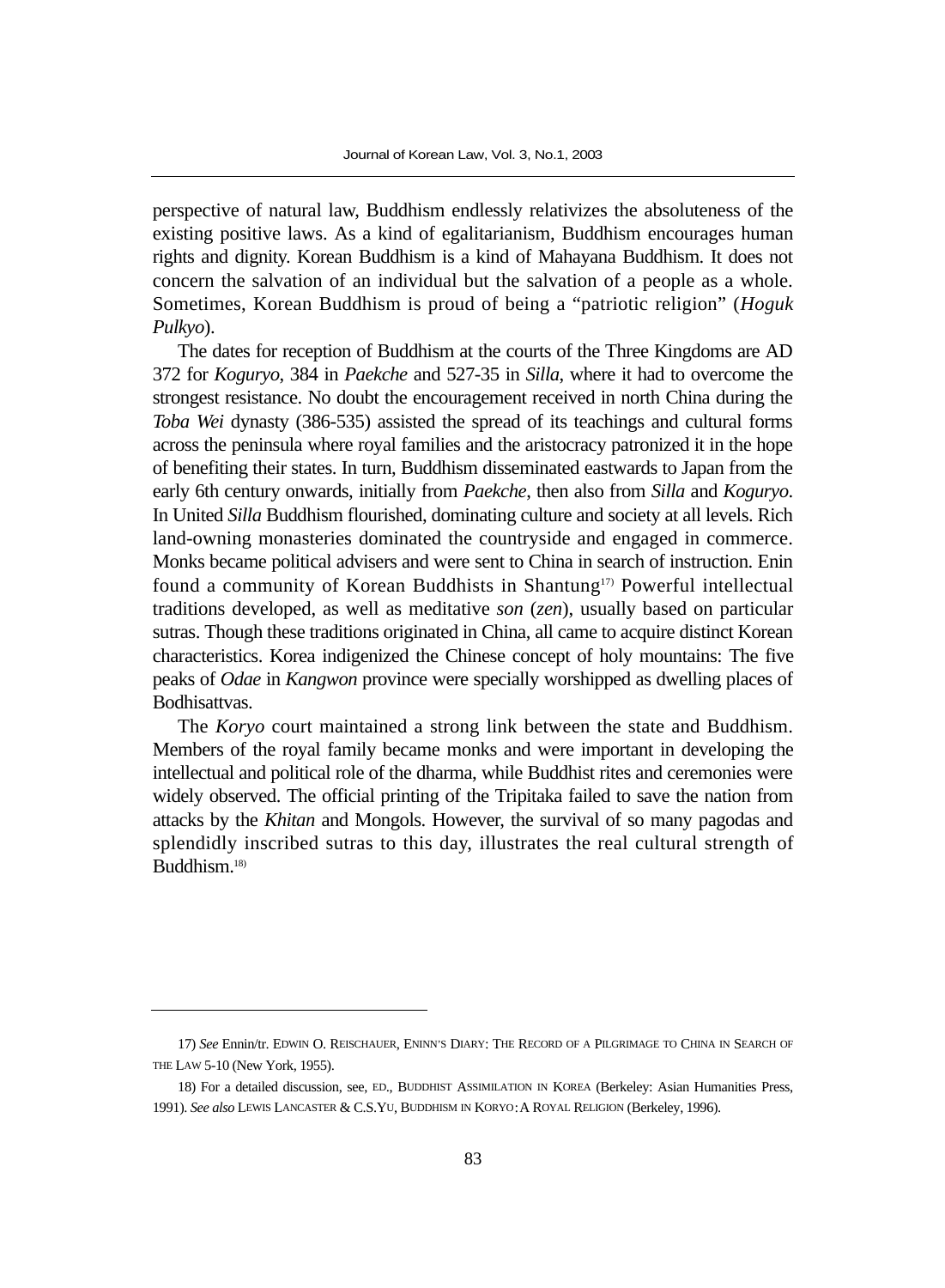#### *B. Development of Legal Thoughts*

# 1. Wonhyo (617-686)

Wonhyo, one of the great formulators of Buddhist thoughts, was born to the Sol family in *Kyongsang* Province of Korea. His Buddhist name Wonhyo means Breaking Dawn which seems to have been a good portent for a man who was to author some 180 volumes on a wide range of topics. Our first knowledge of him is as a wandering monk who attempted to accompany the monk Uisang on a journey to China. The travelers were halted by a severe storm, during which a religious experience convinced him to abandon the journey to China and return to *Silla*.

In the process of synthesizing the thoughts of the various Buddhist schools into a unified system, he wrote the *Simmuan Hwajaeng-non* (Ten Approaches to the Reconciliation of Doctrinal Controversy).<sup>19)</sup> It is in this work that one finds an approach to political and legal thoughts. Using Buddhist soteriological strategies, Won Hyo was determined to create a system by which a reader could find the "single taste" of the hundreds of streams that had flown from the original teachings.

His methodology was to ascertain truth through the application of hermeneutical principles of analysis and synthesis derived from thematic essentials. His work is particularly applicable to political science and legal philosophy. His approach posited that identity is present even within difference, and that difference is present within identity. Advocating a monistic principle, which argues for the ultimate constituent of all phenomena ('suchness'), he moves beyond Buddhist thoughts itself to show that while all statements can be shown to be identical, there is also a conventional point of view that establishes relative hierarchies of truth. Logic, then, must be a transcendent point of view and should avoid both the taking of extreme positions and merging of different views. Instead, it must allow interfusion of two contrary positions without obscuring the independence of these positions. Thus, various translations of a specific term can be equally correct, and all philosophical positions have some validity, and because they are valid, none of them can be totally rejected. The ultimate objective of such logic is the resolution of controversy.

Wonhyo's reasoning and way of thinking is very logical, legalistic and casuistic. According to his exegesis of Buddhistic rules, even the case of manslaughter could be justified as not guilty due to the context of the deeds. If Korea had continued to be a Buddhist society from the *Silla* period onwards, then Wonhyo's ethical and

<sup>19)</sup> *See* Chong-hong Pak, *Won Hyo's Philosophical Thought, in* BUDDHIST ASSIMILATION IN KOREA (Lewis Lancaster and C.S.YU ed., 1991).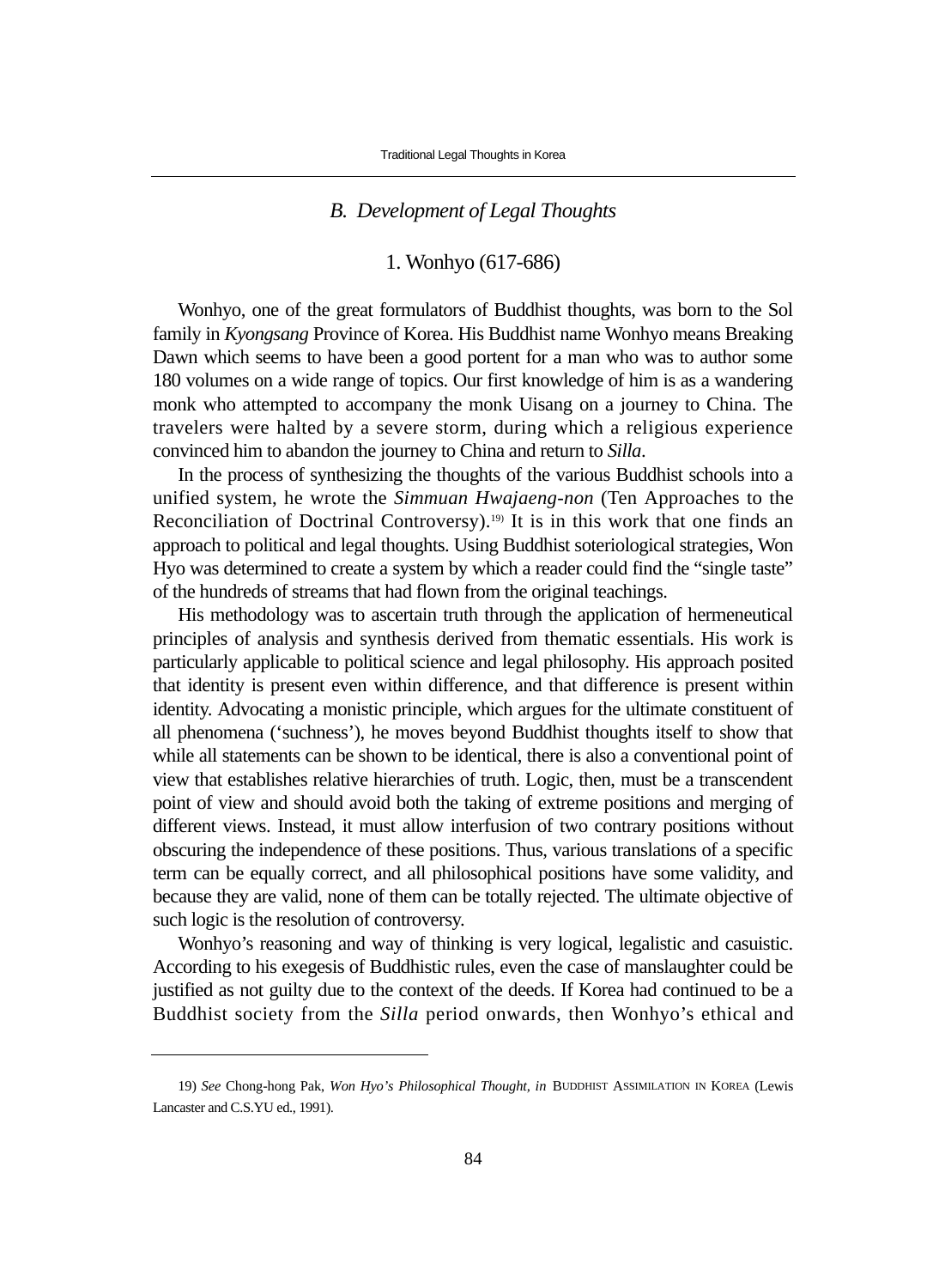jurisprudential theories would have been the rule of life for all Koreans.

The main concepts of Wonhyo are *ilsim, hwajaeng* and *muae. Ilsim*, literally "one*mind*", is an inclusive concept explaining all beings and their interconnection in a single system. *Ilsim* indicates both human subjectivity of mind and the world that is reflected through it. *Hwajaeng*, the "reconciliation of disputes", is a method to reconcile different views. *Muae*, "not being bound", indicates a state and act of liberty not bound by any fixed thought or convention.

These three virtues are interconnected. These can be understood in relation to the three fundamental ideals of human rights; liberty, equality, and compassion.<sup>20)</sup> Conclusively, Wonhyo's thought offers a great basis for Buddhistic jurisprudence.

#### 2. Choe Chiwon (857-910 )

Choe Chiwon, whose pen name was Koun, was from the *Saryang* district of the capital of the *Silla* Kingdom. Since historical records have been destroyed, we cannot know his accurate genealogy. From his youth, he established himself as an astute learner. At the age of 12 in 868, he went to study in *Tang* China. In 874, the Ministry of Rites passed Choe on his first attempt, and Choe was appointed Chief of Personnel in *Liao-shui* country. After a periodic review of his work, he was made secretary and censor in attendance.

At the age of twenty-eight, Choe wished to return home. Learning of his desire, Emperor *Hui-Tsung* (873-888) sent him to Korea as an envoy with an imperial edict in 885. He attained a high position in the *Silla* government. He had a firm grasp of the problems plaguing the government bureaucracy and had some definite notions on how to resolve them. Choe had benefited greatly from his study in China. Upon returning to Korea he wished to realize his ideas, but these were decadent times, and, as an object of suspicion and envy, he was not accepted. He then became magistrate of the *Taesan* prefecture.

Choe Chiwon wrote the works *Kyewon Pilgyong* and *Kyonghak Taejang*. 21) He wrote in the latter book as following:

To keep justice and law is called Tao, to keep law in the adversary situation is called power. The wise man accomplishes according to the reason, the foolish man perishes according to the absurdity. Heaven

<sup>20)</sup> *See* An Ok-sun, *The Fundamental Ideas of Human Rights in the Thought of Wonhyo*, 42-4 KOREA JOURNAL 137-157 (2002).

<sup>21)</sup> *Se*e Choe Chiwon, KYONGHAK TAEJANG (trans. KIM CHOLHEE, Taegu, 1988).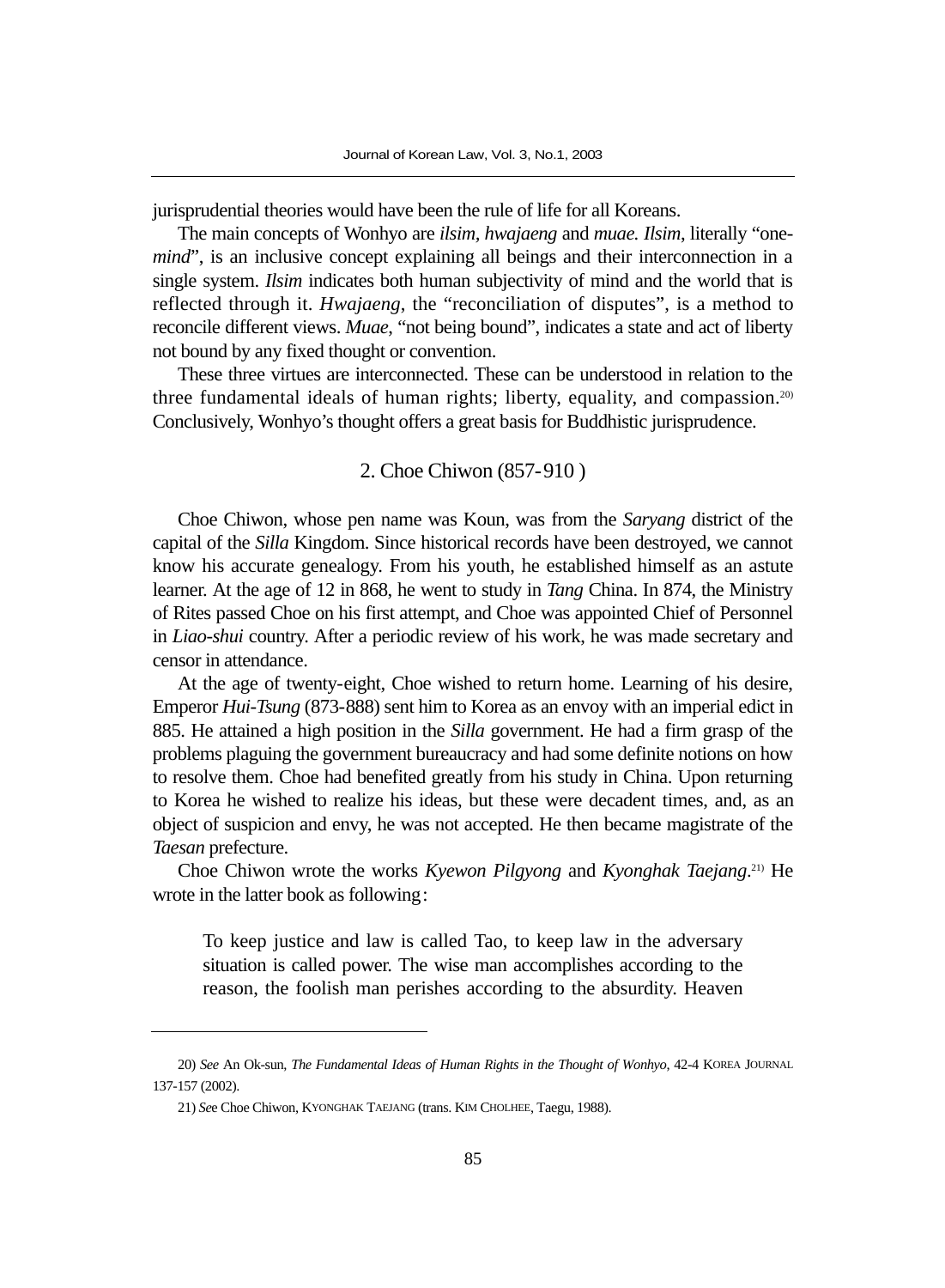blesses the reasonable men and condemns the evil people. The sun and stars broaden the cleverness of the people, wind and thunder make the law and polities austere. Wind, frost, rain all these are the revelations of the *chi* (energy), the changes of Spring, Summer, Autumn and Winter help the realization of *ren* (benevolence) and *yi* (justice). Heaven lies not only on the above but also in the mind.22)

Choe Chiwon pointed out the syncretism of Confucianism, Buddhism and Taoism in Korean context.

# 3. Chong Mongju(1337-1392)

A loyal statesman and Neo-Confucian scholar of the *Koryo* dynasty, Chong Mongju (P'oun by penname) rose to high office in the late *Koryo* period. Chong passed his civil service examinations at the age of twenty-three and became an instructor in Neo-Confucianism at *Songgyungwan* in 1367. Along with other famous scholars such as Yi Saek, Chong taught at *Songgyungwan* while holding a government position. Chong and others helped establish the Chinese classics as the core curriculum, and emphasized the interpretations of Chu Hsi. His writings and other scholarly efforts brought him great respect in the *Koryo* court. The *Koryo* dynasty was experiencing severe turbulence in the late fourteenth century and would come to rely on Chong who performed some British diplomatic moves which temporarily helped the ailing dynasty.

The new *Ming* dynasty had driven out the Mongol *Yuan* dynasty in China in 1368. While the Mongols had been displaced, they were not powerless and still maintained some significant forces that were large enough to attempt a comeback. This caused severe division in the *Koryo* court between pro-Mongol and pro-Ming factions.

The anti-*Ming* attitude of *Koryo* was already creating serious problems between the two countries. The situation deteriorated when a *Ming* emissary was killed on his way back to China. Koryo sent a delegation to try and smooth out this serious incident. However, the delegation was treated rudely and rebuked by the *Ming* court. *Koryo* ultimately called upon Chong to travel to China to attempt reconciliation and he was very successful. Soon after, the Mongols began demanding *Koryo* assistance against the *Ming* and Mongol forces that had begun to posture in the north. *Koryo* sent forces to counter them in 1376. However at the same time, *Koryo* was experiencing

<sup>22)</sup> CHONGKO CHOI, HANGUK POPSASANGSA (HISTORY OF KOREAN LEGAL THOUGHTS) 52 (Seoul, 2002ed.) *quoting* CHOE CHIWON, KYONGHAK TAEJANG.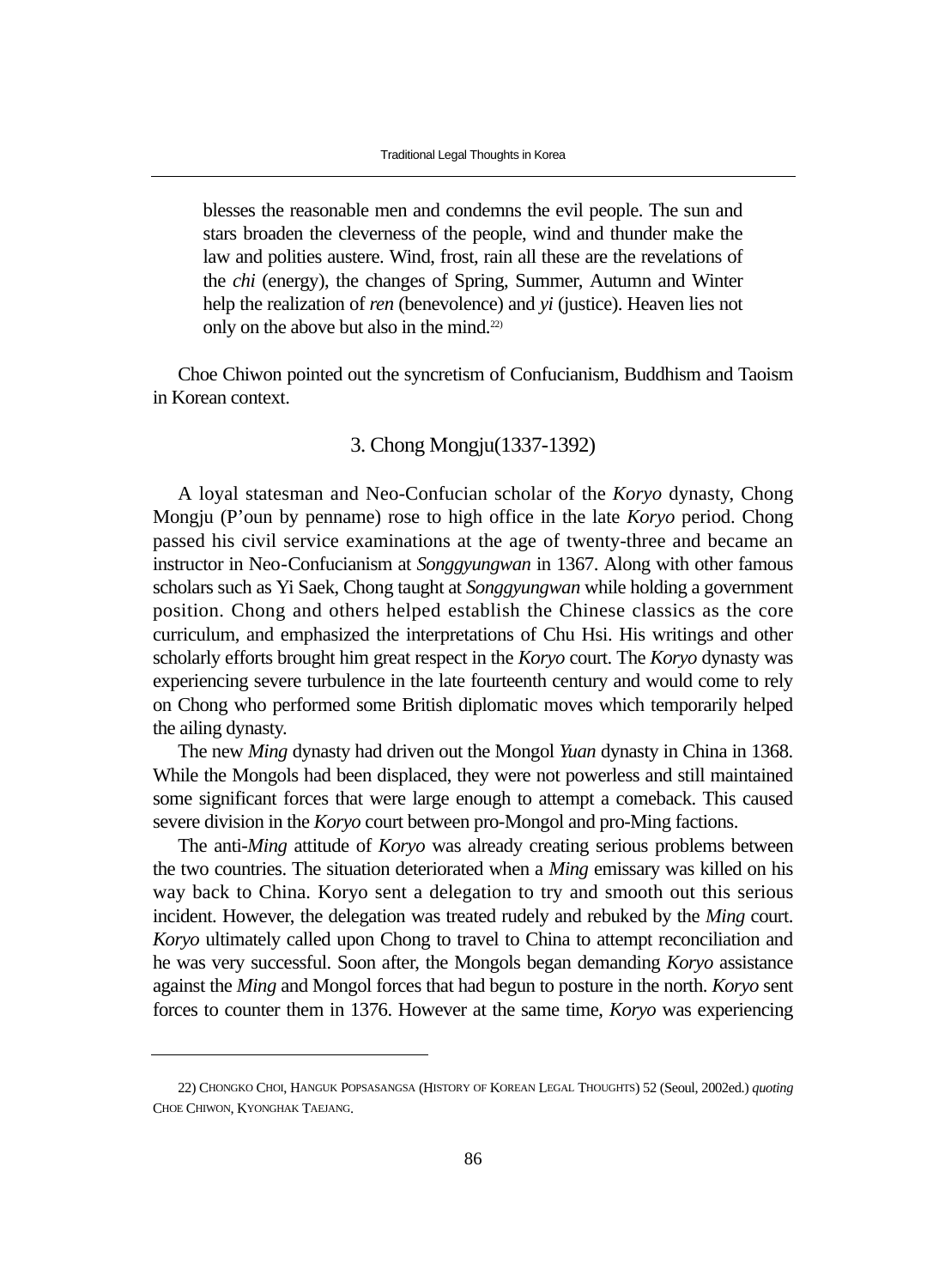extreme difficulties dealing with Japanese pirates who had advanced inland to capture the city of Kongju. Chong was again called on to approach the Japanese Shogun and ask for assistance in eliminating the pirates. Again P'oun succeeded where no one else could, traveling to Japan, making a favorable impression on the Japanese and receiving a promise of assistance.

The *Ming* emperor viewed the *Koryo* situation with great disfavor and began demanding more tribute from *Koryo* than it could afford. In 1385, P'oun again traveled to China with a peace offering and was able to win some favor from the emperor. Later, in 1386, the *Ming* emperor finally formally recognized the *Koryo* king. *Koryo* adopted *Ming* dress and customs and continued good relations until 1388 when the Ming moved to acquire some northern *Koryo* territories. The *Koryo* king ordered an expedition against the *Ming* but General Yi Song-Gye, who had started out on the expedition, decided to turn his forces around and use them to take control of his own government.

Although Yi removed the old government he did not ascend the throne right away, even though the common people were in favor of it. The leader of the opposition to Yi was Chong himself, who was fiercely loyal to the displaced *Koryo* dynasty. Chong was revered by many in Korea, including Yi, but he had become an obstacle to progression and had to be removed for the *Yi* dynasty to consolidate and prosper. Yi held a party for Chong and, on his way home, Chong was murdered.

Thus ended the life of one of the most loyal and respected *Koryo* officials of his era. He was the personification of Confucian loyalty. He was honored in 1517, 125 years after his death, when he was canonized into the national academy with other Korean sages. He is referred to as one of the fathers of Neo-Confucianism in Korea.

As a jurist, Chong drafted a *New Legal Code* (*Shinyul*) and dedicated it to the last king of the *Koryo* dynasty. Unfortunately, with the decline of *Koryo*, this Code could not be in force. Even though the legal text is non-existent, one can guess that this was strongly based on Confucian ethics.

Chong's response to the proposed alliance for the new *Yi* dynasty was unequivocal:

Though my body die and die again Though it die a hundred deaths, My skeleton turn to dust, my soul exist or not, Could the heart change That's red-blooded in undivided loyalty to its lord.23)

<sup>23)</sup> THE BOOK OF KOREAN SHIJO 31 (Kevin O'Rourke trans. and ed., Harvard Univ. Press, 2002).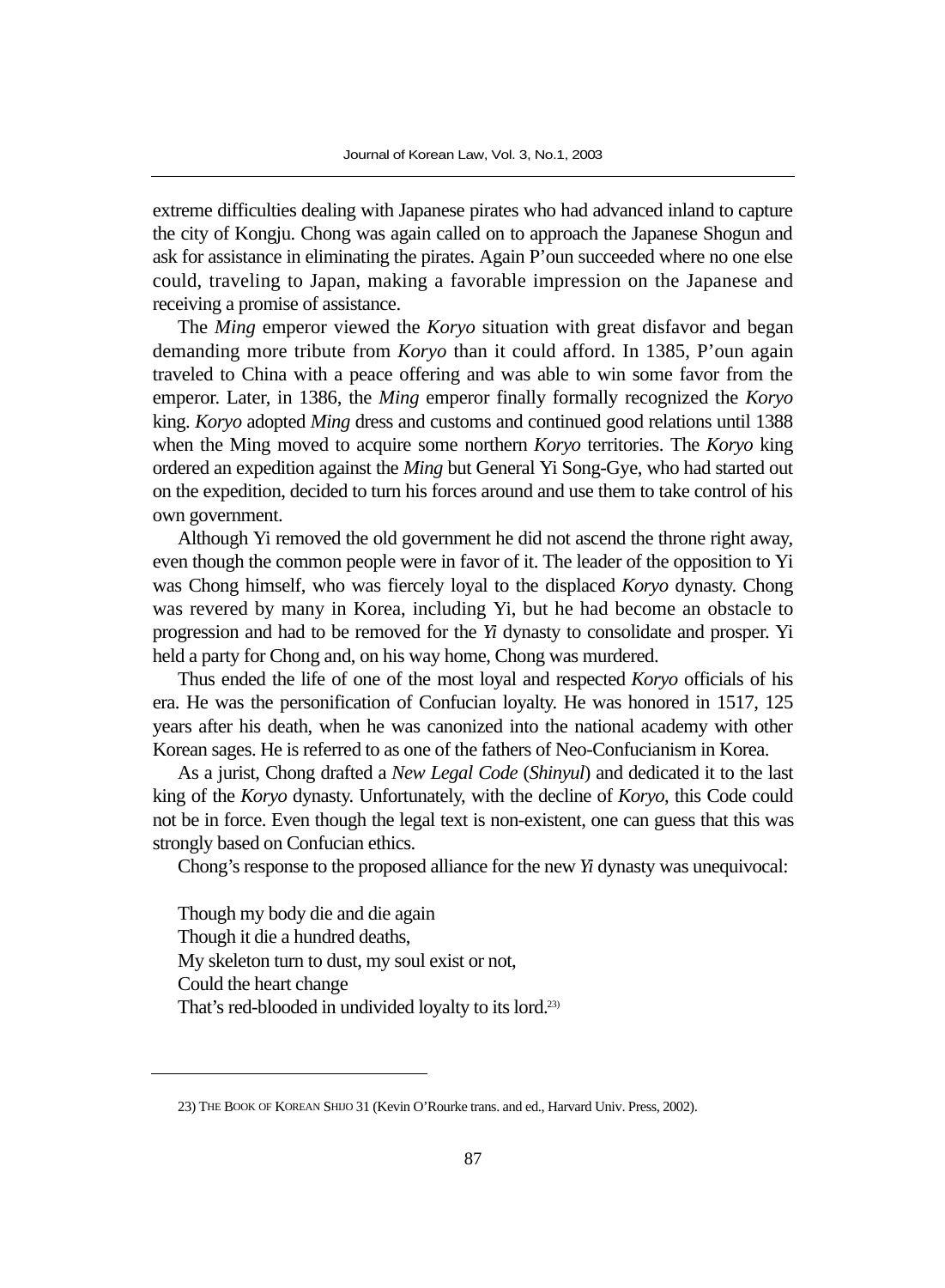## *C. Elements of Legal Thoughts*

#### a) Idea of *Hahwa Jungsaeng*

The idea of *Hahwa Jungsaeng*, meaning that all common people should be savored, is originally based on Buddhistic doctrine. Buddhism is a sort of egalitarianism. The idea of equality is essential in Korean legal thoughts.

#### b) Idea of *Kyomson*

The idea or attitude of *Kyomson*, that is humility or yielding, is also a sort of Buddhistic (and Confucian) virtue. Because all human beings are transient, on the one hand, they have ultimately no substance to claim their rights. However, on the other, all human beings have the potential to be enlightened to Buddhahood. *Kyomson* means reserving one's own rights and yielding to others, even though one has one's own rights.

## c) Idea of *Baeryo*

The idea of *Baeryo*, meaning that one should take care of others, is also an essential virtue to Buddhistic ethics. As in feminist jurisprudence, the value of care is often discussed in current Western ethics and legal thoughts. *Baeryo* is the basic life style and mentality of the Korean people.

# **IV. Early Modern Thoughts of Law**

*A. Neo-Confucian View of Law*

As Christianity colored Western civilization in the middle ages, East Asian civilizations became spiritually dominated by Neo-Confucianism. Neo-Confucianism means the renewed Confucianism initiated by Chu Hsi in the *Sung* China of the 12th Century. Korea received this philosophy during the *Koryo* dynasty. During the following *Choson* dynasty, Neo-Confucianism became the ruling state ideology for 500 years. Therefore, Neo-Confucianism is essential when attempting to understand the law and politics of the *Choson* dynasty.24) Here is not the place to explain what

<sup>24)</sup> For a detailed discussion, see WILLIAM SHAW, LEGAL NORMS IN A CONFUCIAN STATE (Berkeley, 1980).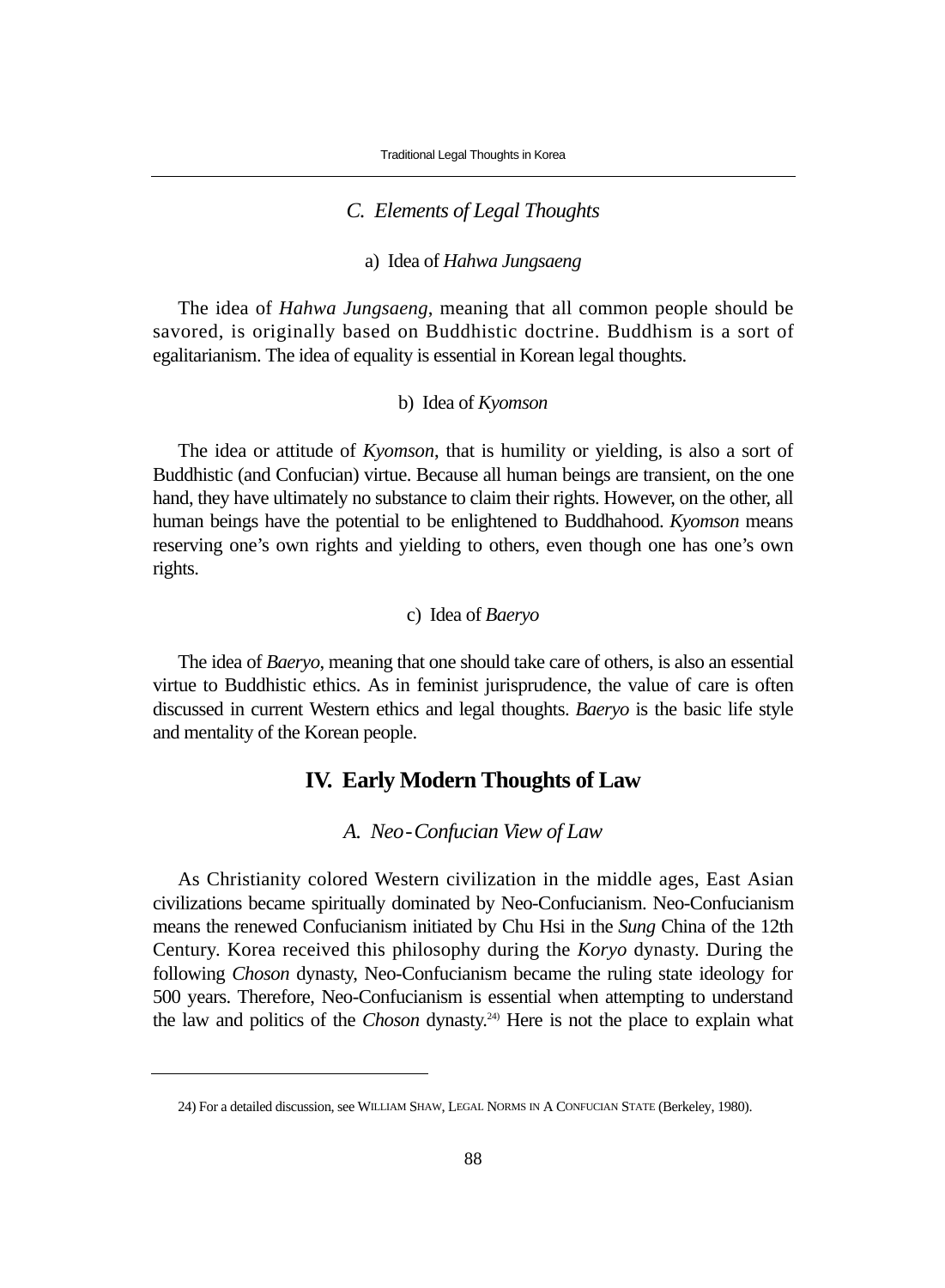Neo-Confucianism is. In the following, I will describe how Neo-Confucianism has been developed according to those representing scholars with a keen interest in law.

# *B. Development of Legal Thoughts*

#### 1. Chong Tojon (1342-1398)

Chong Tojon, a statesman, scholar, and official under both the Koryo and Choson dynasties, was a native of *Ponghwa, Kyongsang* Province. Chong took his first official examination in 1362. His fame as a Confucianist and essayist in Chinese brought him many students. In the winter of 1383 he joined the camp of General Yi Song-Gye who later became the first King *Taejo* of the new Yi dynasty.

In the autumn of 1384 he served under Chong Mongju on the mission to *Nanking* for the celebration of the Ming emperor's birthday. In 1385, upon his return from *Nanking*, he became head of the National Academy (*Songgyunkwan*). In 1390 he was again sent on a mission to *Nanking*, returning to *Kaesong* later that year.

Chong Tojon was the most influential scholar-statesman of his day, enjoying the complete trust of King *Taejo*. In late 1392, he was again sent to China on a mission and was well received in *Nanking*. It was he who gave names to the palaces and halls, wards and gates of the new capital Seoul (1395). He also established the institutions, and formulated the national policy of the New Kingdom. He compiled such handbooks as the *Choson Kyongguk chon* (Code for National Governance, 1394). *Kyongje Mun'gam* (Essays on National Policy, 1395), and *Kyongje Mun'gam Pyolchip* (Additional Essays on National Policy, 1397),<sup>25</sup> which served as the basic references in the new government organization and administration.

"Democratic" constitutionalism underlies the whole system of his thought. As people are the principals of the country, he asserted, all problems should be solved from the standpoint of people, and the government should strive to promote their welfare, love them, respect them, safeguard them, nurture them, and make them at ease. The democratic spirit as such was the basis of his reform ideology, as well as its starting point. How much importance did he attach to people? He explained the varying degrees of importance among people, the state, and the king as follows:

Generally speaking, the King relies on the state, which in turn relies on the people. Therefore, people are the basis of the state and the heaven of

<sup>25)</sup> These works are gathered in SAMBONGJIP in 13 volumes (Seoul, 1971).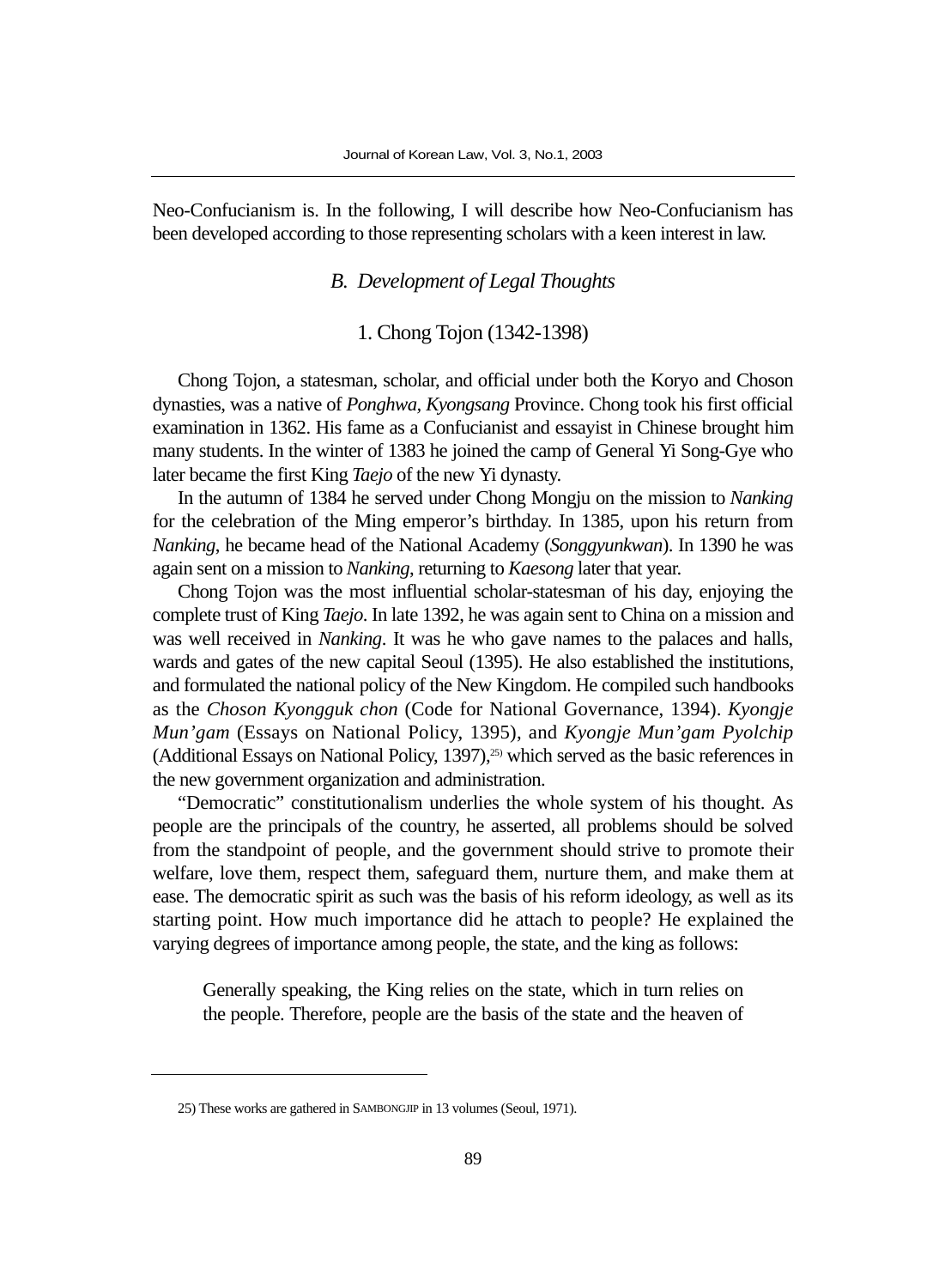the king. It is said in *Chou Li* that the king received a census register with a bow when it was submitted to him. This was because he ought to hold his heaven in high esteem. Realizing this truth, the king should be sincere in his affection for his people.26)

As people are so precious, Chong asserted, all acts of the ruler, all facilities of government, all laws, and all ordinances should be aimed at promoting their welfare and dictated by popular wishes. He further explained:

People are the principals of the state... In ancient times, the king, governing the whole country, installed office and rank and paid fiefs; this was not for the benefit of his courtiers but in the interests of people. All acts of the sage-king, all of his facilities, his orders, and laws were based on the people without fail. He appointed wise officials in order to nurture the people, made their responsibility heavier in order to make their duty to the people heavier, delegated authority to them to enable them to safeguard the interests of the people, and gave them abundant fiefs so that they could cherish the people and promote their welfare. The king held officials responsible for the benefit of the people, and officials returned the regal grace with people in mind. People were respected in this manner. $27$ 

It is clear in the above passages that the author believes that a ruler and government exist only for the people, and that they can be justified only when they function for the benefit of people. It is apparent that Chong saw the king and his courtiers not as rulers who sway their authority over people, but as servants who work for the latter's well being. He called officials "shepherds of the people" and "parents of the people." The relation between the officials and the people is not different from that of parents and children.

As people are the principals of the state, it is the moral norm required of rulers that they protect and respect the people. What is the remedy if the ruler breaches the norm and torments the people with maladministration? It is a revolution, according to Chong. The prerogative of ruling people is given by Heaven's Will, Chong believed.

<sup>26)</sup> CHONG TOJONN, CHOSUN KYONGGUK-CHON, IN SAMBONGJIP, Minjok Munhwa Chujinhoe (Committee for National Culture Promotion) trans., Seoul, 1982).

<sup>27)</sup> CHONG TOJONN, KYONGJAE MUNGAM, Minjok Munhwa Chujinhoe (Committee for National Culture Promotion) trans., Seoul, 1982).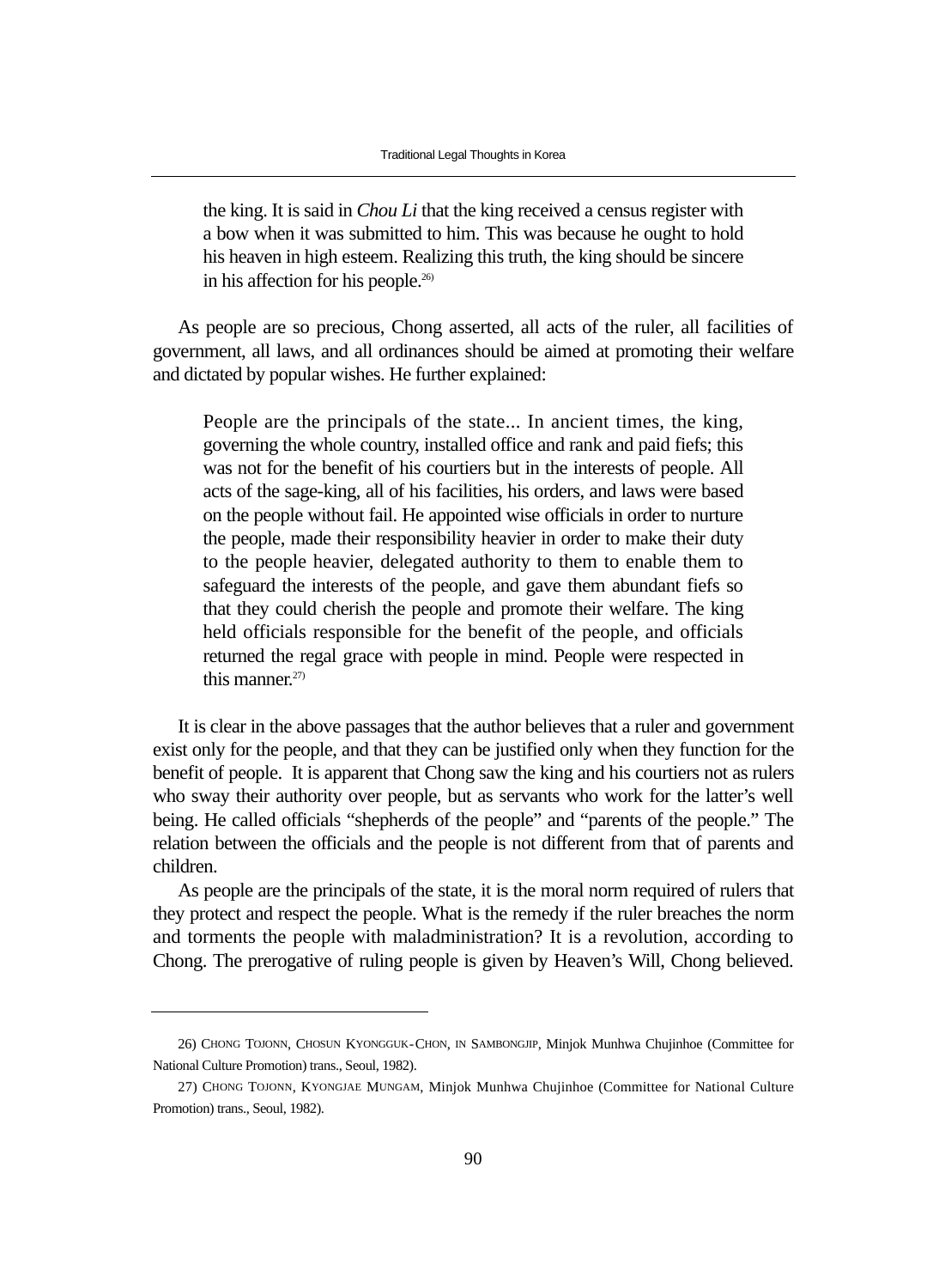If Heaven's Will takes its leave of a ruler, it means that his prerogative has expired. Heaven's Will then finds another virtuous person and bestows the prerogative on him. The shift of Heaven's Will from one ruler to another is a revolution, according to Chong. His theory reminds us of the French Monarchomachism of Jean Bodin and the social contract theories of J. Locke and T. Hobbes.

However, a revolution is carried out not entirely by Heaven's Will. As Heaven's Will is a reflection of popular wishes, the leading force in a revolution is not heaven but people. The subjective will of the people can justify the prerogative of a ruler or reject it. Then why is Heaven's Will called in to interfere in human affairs? It is because naturalistic Neo-Confucianism believes that man and nature are governed by the same rule that permeates the universe. Chong never denied the subjective will of the people.

According to Chong, there are two methods in transferring the reins of power. One is that the ruler, having lost popular support, admits his lack of virtue and his maladministration and abdicates the throne in favor of a virtuous person. The other is that a virtuous person who has won popular support dethrones the ruler and accedes to the throne himself. The former is doubtlessly a more peaceful and desirable method, but the latter is necessitated if the former is hard to achieve.

# 2. Yi Hwang(1501-1570)

Yi Hwang (Toegye by penname) was born in *Ongye-ri, Yean-hyun, Kyongsang* Province, on November 25, 1501. At the age of 12, he learned the *Analects* of Confucius from his uncle. He came to Seoul when he was 23 years old and resumed his study at the National Academy (*Sunggyunkwan*). Even though he was several times in the official posts, he remained basically a Confucian scholar. Tosan School in Andong, his native place, became the center of training for young Confucian scholars.

Togye's scholarship, viewed from the angle of philosophy, is surprising in its minuteness and profundity. No doubt Toegye is the philosopher who conducted the most sincere philosophical speculation among Korean Confucianists. Although it is true that Chu-Hsi's philosophy constituted the main body of Toegye's scholarship, he was not like many Confucianists who were satisfied with the interpretation of phrases and words, or with committing them to memory.28)

According to Toegye, philosophical reasoning has many methods, and no one should be confined to one method. Among the four methods mentioned in the *Book of the Mean*, that is, erudition inquiry, prudent thinking, and clear vindication, Toegye

<sup>28)</sup> *See* Pak Chong-hong, *Toegye and His Thought, in* MAIN CURRENTS OF KOREAN THOUGHT 82-93 (Seoul, 1983).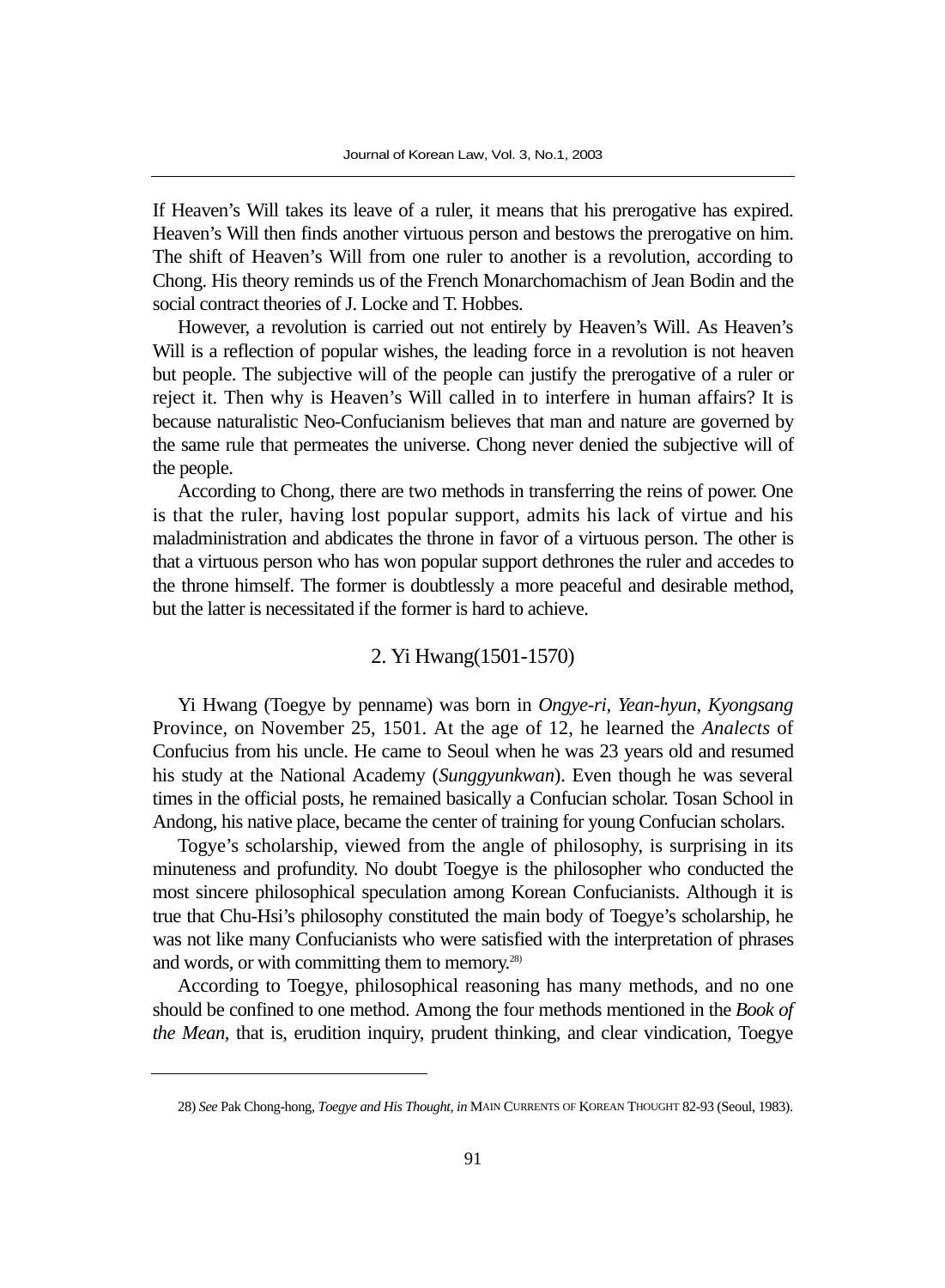considered prudent thinking most indispensable. He argues that one achieves if one thinks prudently and one fails to achieve without prudent thinking. What is thinking? According to him, it is that which leads one to the acquisition of a solution to a question. It concerns not an interpretation of words, but meditation and experience. Those who have great doubt will reach great realization. Those who do not think and act cannot have doubts, and therefore they cannot experience realization. What is necessary is not recitation but self-experience of the Heavenly Way by thinking over what one learned from books at night when one's mind recovers serenity. As taught in Zen Buddhism, truth cannot be comprehended all of a sudden, but only after devotion to learning for a long period of time.<sup>29)</sup>

At the age of 53, Toegye happened to examine *Chonmyong Toseol* (*Exposition of the Heavenly Mandate*), authored by Chong Chuman. The two soon became friends. Toegye revised one passage of the original text, "The four beginnings spring from *li*, while the seven emotions spring from *chi*." Ki Taesung (Kobong by pen name) later wrote to Toegye expressing his view that his theory was too dualistic. This marked the start of the Four-Seven-Debate, a famous debate between both scholars, concerning the Four Beginnings and the Seven Emotions.<sup>30)</sup>

*Li* represents Reason while *chi* represents Sensation. The Four Beginnings, or buds of human nature, expounded first by Mencius, are sympathy, shame, concession and criticism. The Seven Emotions, pointed out in the *Book of Rites*, are joy, anger, sorrow, fear, love, hatred, and desire. Concerning the relations between the two, Ko-bong stated that the Four Beginnings cannot reside outside the Seven Emotions and that li, likewise, cannot exist away from *chi*. Toegye explained that there exists in human beings an intrinsic nature that is pure good and an emotional nature that cannot be considered either good or bad. It is proper rather to distinguish emotions that are more closely connected with li from those that are related more closely to *chi*.

The debate, which started when Toegye was 60 years old, lasted for seven years before a conclusion was reached. As correspondence between the two grew in volume, Toegye softened his dualistic view a little: Although the Four Beginnings are not different from the Seven Emotions in that they, too, are stimulated to function by Matter, as are the Seven Emotions, the former are manifestations of *li*, with chi exerting a lesser influence while the latter are the manifestations of *chi*, with *li* exerting a lesser influence. Kobong finally confessed his shortcoming and expressed his general support of Toegye's theory.

<sup>29)</sup> *See* MICHAEL KALTON, TO BECOME A SAGE: THE TEN DIAGRAMS ON SAGE LEARNING BY YI TOEGYE (N.Y., 1988).

<sup>30)</sup> *See* EDWARD CHUNG, KOREAN NEO-CONFUCIANISM OF YI TOEGYE AND YI YULGOK (SUNY, 1995).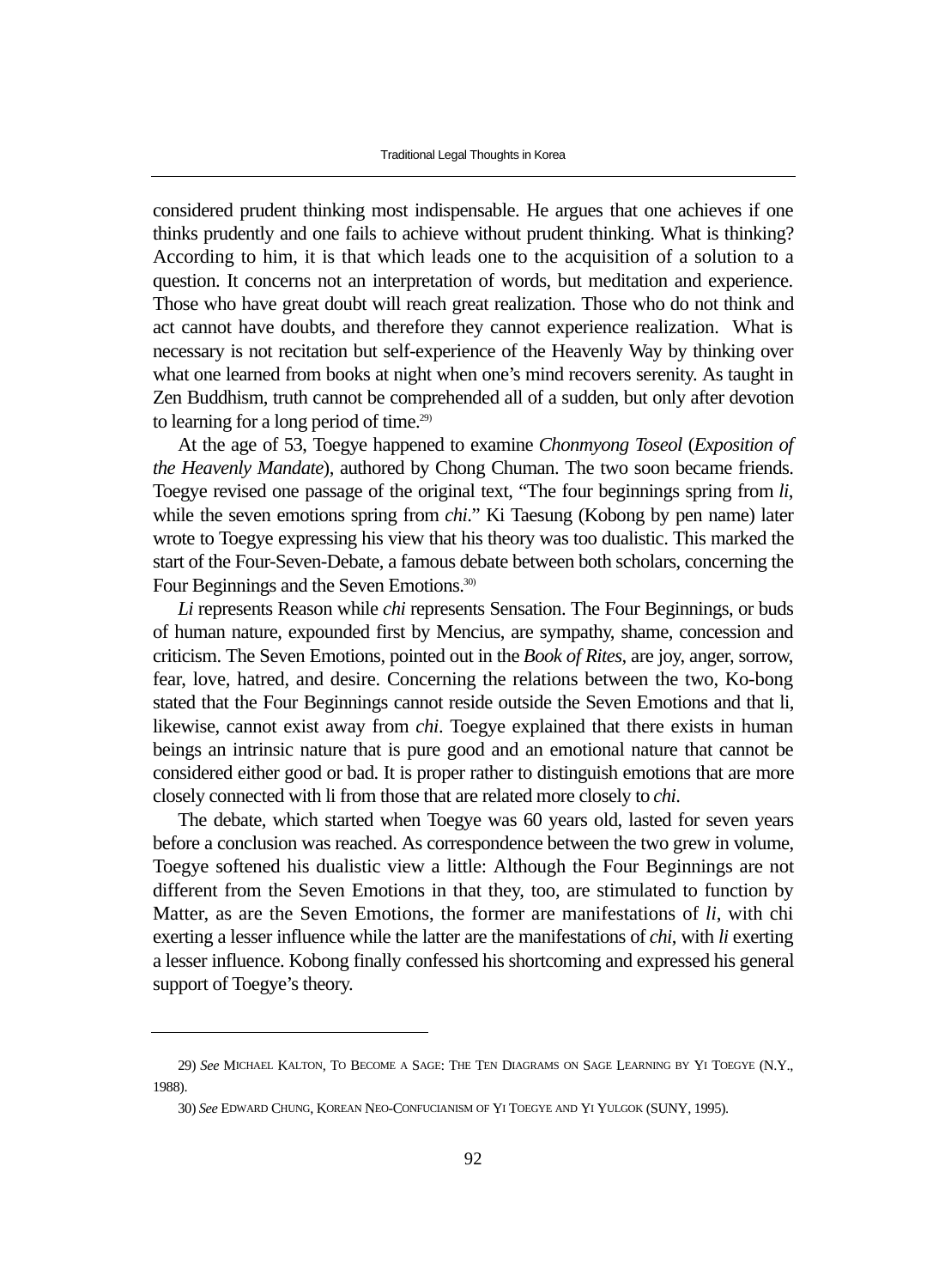Toegye's theory on the Four Beginnings and the Seven Emotions won great admiration from Japanese Confucianists, who praised it as a clarification of what his predecessors had failed to recognize. The debate on the Four Beginnings and the Seven Emotions attracted the attention of Korean Confucianists, becoming the central theme of philosophical meditation. Their views differed according to which school they supported and the debate came to be viewed in connection with partisan strife. The most salient characteristics of Korean Confucianism can be found in the theory concerning the Four Beginnings and the Seven Emotions. The problem is that the theory was utilized for partisan feuding and therefore, from a scholarly point of view, the theory should be regarded as a task for modern philosophers to further develop in the light of modern philosophy.<sup>31)</sup>

*Li* is generally considered reasonableness, and therefore it may sound strange to say that *li* acts upon something. The general tendency may be that Yi Yulgok's monistic theory is superior in stating that *chi* operates alongside *Li*. However, *li* is limited to reasonableness and, as Western philosophy regards Reason and Understanding as things that are positive and Sensation as something that, being passive, operates only when stimulated by outside causes, *li* is something positive that can operate by itself. As knowledge is possible when Understanding and Sensation are combined into one, not only *li* operates but chi rides on it. In this manner, Toegye viewed the world as a whole.

It is generally thought that Toegye faithfully followed Chu-Hsi's philosophy, and therefore his theory lacks originality. However, the fact remains that Toegye explored his theory of the Four Beginnings and the Seven Emotions through his own meditation, and only later found a similar expression in Chu-Hsi's work, thereby confirming his conviction further.

The true greatness of Toegye does not lie in his theoretical depth. The fundamental task Toegye assigned to himself was to find reasonableness in theories. It was his unshakable conviction that reasonableness exists in our daily life. We see the beautiful harmony of theoretical reason and human practicality in Toegye's philosophy.

From the point of law, Toegye must be remembered as a drafter of the Yean Community Compact (*Hyangyak*). It is significant that the Confucian scholar played a leading role in keeping and developing the social order of the community under Confucian virtues.

The compact consists of four general principles: 1) Admonish each other to virtuous behavior and the undertaking of virtuous activities; 2) correct each other's

<sup>31)</sup> *See* SASOON YOON, CRITICAL ISSUES IN NEO-CONFUCIAN THOUGHT: THE PHILOSOPHY OF YI TOEGYE (Korea Univ.Press, 1990).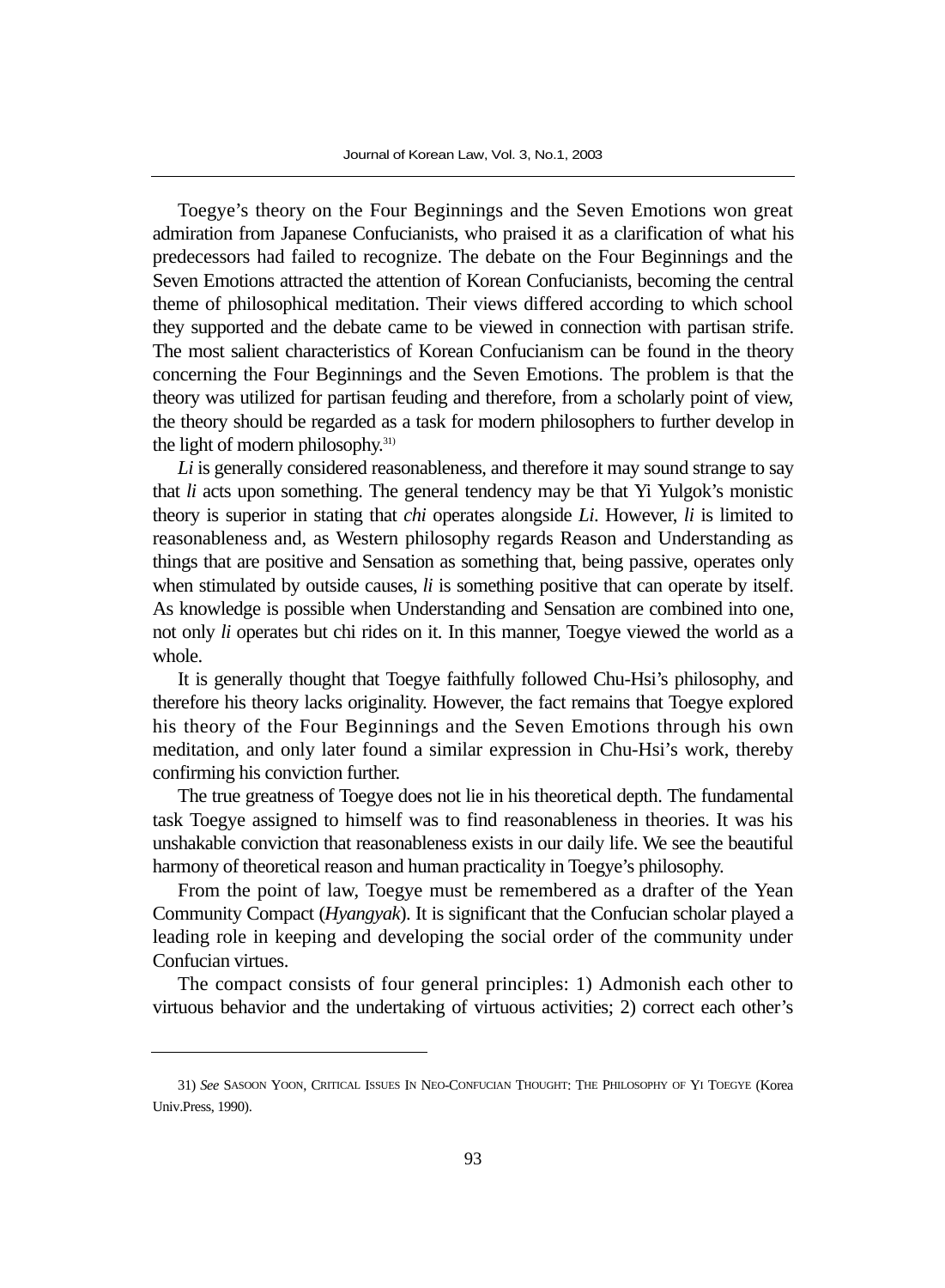wrong actions; 3) associate with one another according to the rules of decorum and customs; 4) offer assistance to each other in cases of illness and calamities.<sup>32)</sup>

In his *Asian Values and Human Rights* (1998), De Bary comments on the Korean community compacts as follows:

Heirs to the Neo-Confucian tradition in the Yi dynasty Korea, though in somewhat different circumstances, express themselves in much the same fashion. I shall refrain from undue repetition of the point by quoting writings on this subject of the great Neo-Confucian scholars, Yi Hwang (Toegye) (1501-1570) and Yi I (Yulgok) (1536-1584), but I believe any reader who consults the discussion of the matter by Sakai Tadao will recognize that the Korean proponents of the community compact are exponents of a distinct Neo-Confucian tradition, expressed in terms of the same textual discourse and generic practices, while in the process also making their own original adaptations to local and temporal circumstances.<sup>33)</sup>

## *C. Elements of Legal Thoughts*

## 1. Idea of *Chojong Songhon*

The idea of *Chojong Songhon*, meaning respect for the ancestor's achievements, was the primary principle of legislation in the Yi dynasty. The kings believed that they should keep principally the achievements and the policies of the forerunning kings. This principle ensured that a standard of stability was kept when making and enforcing laws. Thus, the new legal codes kept the old articles without erasing and added the new articles in small letters as supplementary. This principle, on the other hand, hindered legal renovation.<sup>34)</sup>

<sup>32)</sup> For details see, Monika Ubelhor, *The Community Compact of the Sung and its Educational Significance*, NEO-CONFUCIAN EDUCATION: THE FORMATIVE STAGE 371-88 (De Bary & J. Chaffee ed., Berkeley, 1989).

<sup>33)</sup> THEODORE DE BARY, ASIAN VALUES AND HUMAN RIGHTS: A CONFUCIAN COMMUNITARIAN PERSPECTIVE 85 (Harvard Univ. Press, 1998). Cf. Sakai Dadao, Yi Yulgok and the community Compact, *in* BARY AND HABOUSH, THE RISE OF NEO-CONFUCIANISM IN KOREA 323-48 (1985).

<sup>34)</sup> *See* BONGDUCK CHUN ET AL, KOREAN TRADITIONAL LEGAL ATTITUDES (Berkeley, 1980).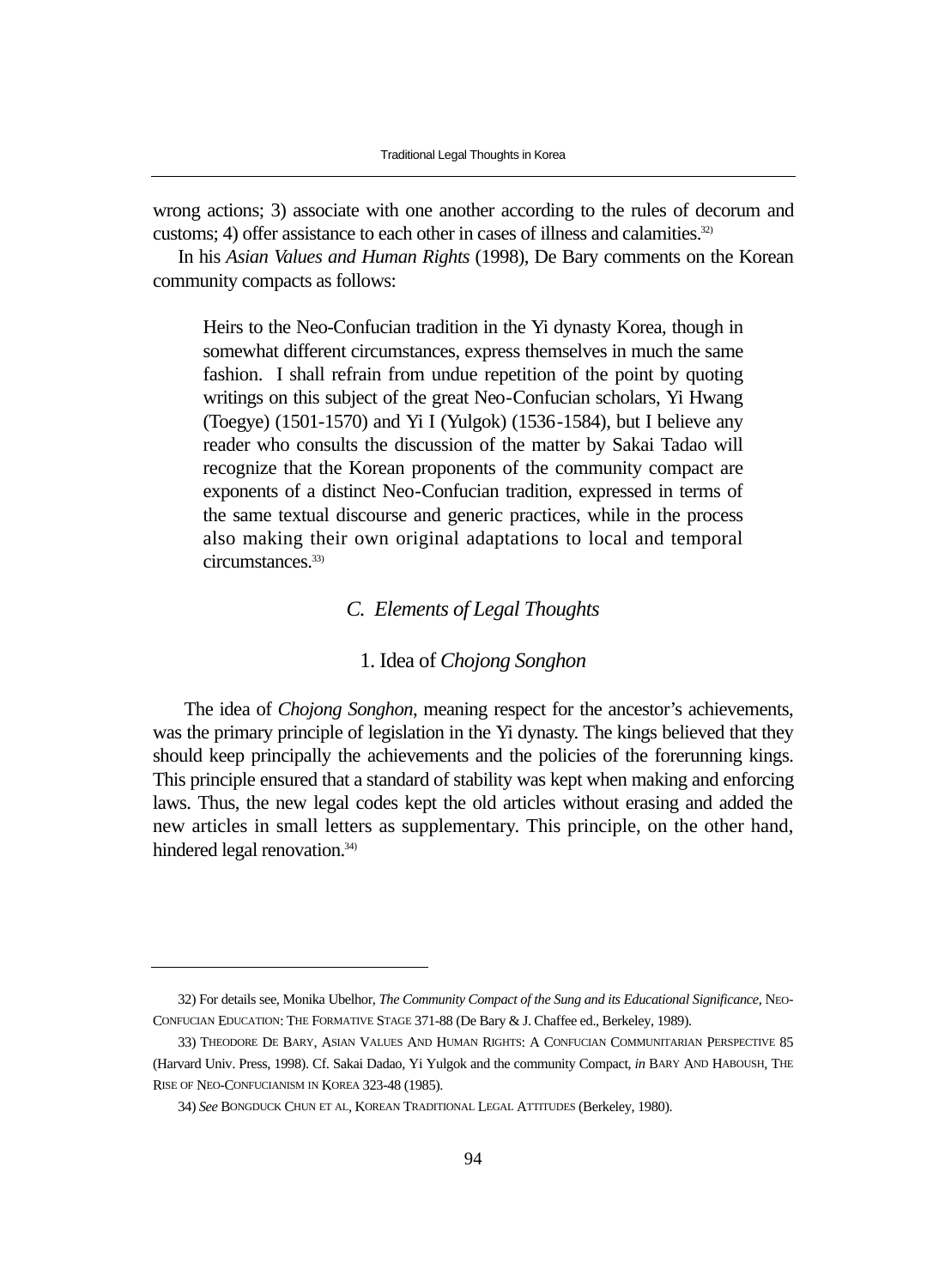## 2. Idea of *Yeju Popjong*

The idea of *Yeju* Popjong, which means that propriety (*li*) is primary and law is subsidiary, is an essential principle of Confucianism. *Li* is a middle axiom between law and morality. There were many theorizers of propriety during the *Choson* dynasty period. Almost all the Confucian scholars in *Yi* Korea were *Li* theoreticians. *Yeju Popjong* is an everlasting principle of refreshing the morality of law.

## 3. Idea of *Yangpop Miui*

The idea of *Yangpop Miui*, meaning the good laws on the basis of the beautiful customs, is also the core of the legal thinking. This idea reminds us of the German legal thought of altes gutes Recht, as Fritz Kern eloquently explained.35) The Koreans respected custom as the basis of legislation.

## 4. Idea of *Kwasil Sangkyu*

The idea of *Kwasil Sangkyu*, meaning the mutual regulation of wrong doing, is one of the four principles from the Community Compacts.36) The Confucian scholars emphasized the role of morality and education, but they did not starve the social order of legal regulations, as Toegye exemplifies.

# **V. Late Modern Thoughts of Law**

#### *A. Rise of Practical School*

There was an expansion of scholarly interest in the second half of the Choson dynasty, with scholars not only continuing to discuss Neo-Confucian philosophy and ritual but also turning their attention to Korean history, geography, society, economics, and culture. This trend is often labeled "practical learning"(*Sirhak*) because often these scholars, writing in classical Chinese for their fellow literati, were looking for concrete answers to the practical problems Korea faced in the wake of the Japanese and Manchu invasions. They studied patterns of land ownership and distribution to see if

<sup>35)</sup> *See* FRITZ KERN, RECHT UND VERFASSUNG IM MITTELALTER 1-5 (Wiesbaden,1952).

<sup>36)</sup> *See* THEODORE DE BARY, COMMUNITY COMPACT, IN HIS ASIAN VALUES AND HUMAN RIGHTS 83 (Harvard Univ. Press, 1998).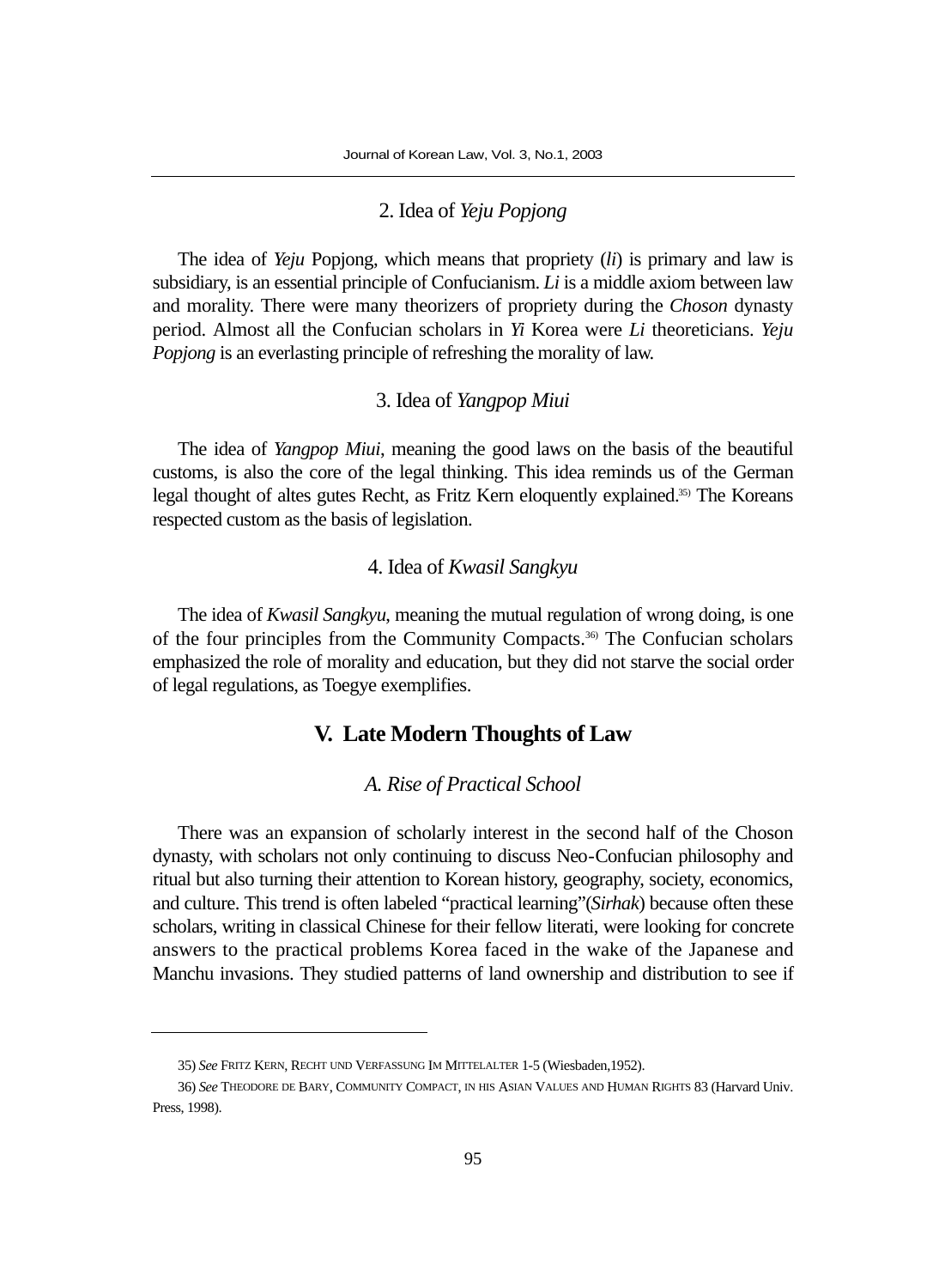they could discover ways to alleviate the poverty afflicting Korea's villages. Some of them began to develop a wider perspective and look beyond Korea and traditional Confucian civilization for solutions to Korea's problems. A few overcame their disdain for the Manchu's barbarian past and argued that Korea should swallow its pride and learn from the advances that occurred in China under the Manchu rule, particularly in technology. Others looked even further afield and adopted the teachings of European missionaries in China as their guide to solving what they saw as a moral crisis in Korean civilization. The last group, the eighteenth-century founders of the Korean Catholic Church, stepped beyond the boundaries of what classical Korean civilization could accept.

## *B. Development of Legal Thoughts*

#### 1. Yi I (1536-1584)

Yi I (Yulgok by penname) was a social reformist in the midst of the *Choson* dynasty who tried to remove evils in his time institutionally and consolidate the foundation for the realization of righteous government by harmonizing "selfcultivation" with "governing the people rightly," two supreme aims in the Confucian ideology of politics.<sup>37)</sup> He was gripped with passion for the realization of a righteous ruler outwardly living up to the ideal of governing the people after becoming a sage inwardly through self-cultivation. However, he did not give priority either to selfcultivation or to governing the people rightly. He thought that self-cultivation and governing the people were rightly the obverse and reverse sides of the same coin and that they were one though they were two and they were two though they were one.

#### a) Philosophic Method

Yulgok and Toegye mark the two great peaks in Korea's Neo-Confucianism. While Toegye devoted himself to self-cultivation, Yulgok poured all his passion into realizing the ideals of creating union between heaven and man and becoming a sage inwardly, and a righteous ruler outwardly by harmonizing self-cultivation and governing the people rightly. His thoughts on social reform supplemented the defects of Neo-Confucianism. He saw that self-cultivation without actual effect was not true self-cultivation and that it could not realize benevolence and righteousness.

<sup>37)</sup> *See* KEUM JANGTAE, CONFUCIANISM AND KOREAN THOUGHTS 99-112 (Seoul, 2000).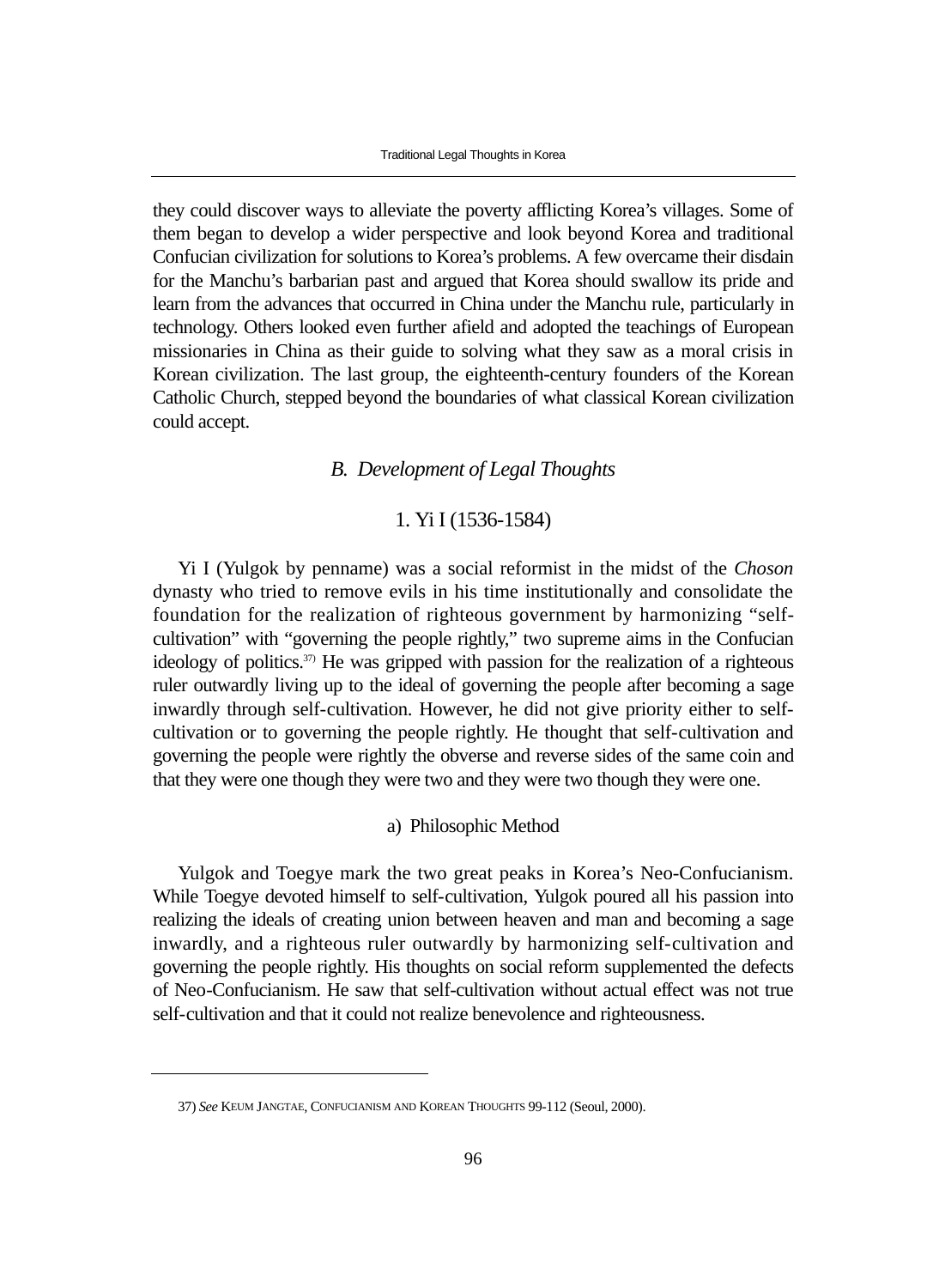Required for the realization of benevolence and righteousness was determination to accomplish ones' aim in life and retain one's sincerity when reaping substantial results. He knew that the practice of benevolence and righteousness required a realistic philosophy of government. Such a philosophy of government would result in social reform and the social reform should be effected in such a manner as to suit the times. Yulgok recognized that social reform together with moral enlightenment formed the basis of government. The social thought based on humanism and service for the people became the basic ideology of Confucian government in the Choson dynasty. Yulgok sought the basis for the social development of these ideals in the reform of the institution.

#### b) Social Reform

Yulgok was not a traditional conservative. Scholars even at that time were seized with the erroneous notion that to retire in the countryside and devote themselves to moral training while residing in reverence and sitting in quietude constituted the essence of learning and to strive to ease people and govern the country after advancing to the court was not true. Furthermore, they regarded amendment of laws handed down by the ancestors as an act that would destroy the sacred and inviolable royal lineage and as a challenge to the guardian deities of the state. They considered the laws handed down by the ancestors as an absolute legal code that no one was allowed to touch with an intention to amend even one part. However, Yulgok was opposed to such traditional conservative closed mindedness and developed a relatively open-minded outlook. He said:

Generally speaking, laws, when growing old, are apt to give birth to evils, and, when evils arise, the laws should be amended. It is said in the *Book of Changes* that 'when things are driven to a difficult situation, they change, and, when they change, they find a breakthrough', King T'aejo founded our dynasty and King Sejong defended it... All these were legislated in accordance with the demand of the times and they did not amend the laws of our ancestors at will.<sup>38)</sup>

Developing his theory of adaptation and amendment of laws, Yulgok asserted that institutions that gave rise to social evils at that time should be reformed. Laws and institutions are not things that should be regarded as sacred, inviolable and absolute.

<sup>38)</sup> YI I, TONGHO MUNDAP, IN; HANGUK UI SASANG TAEGYE (COMPENDIUM OF KOREAN THOUGHTS) (Song Nakhun trans., Seoul, 1972).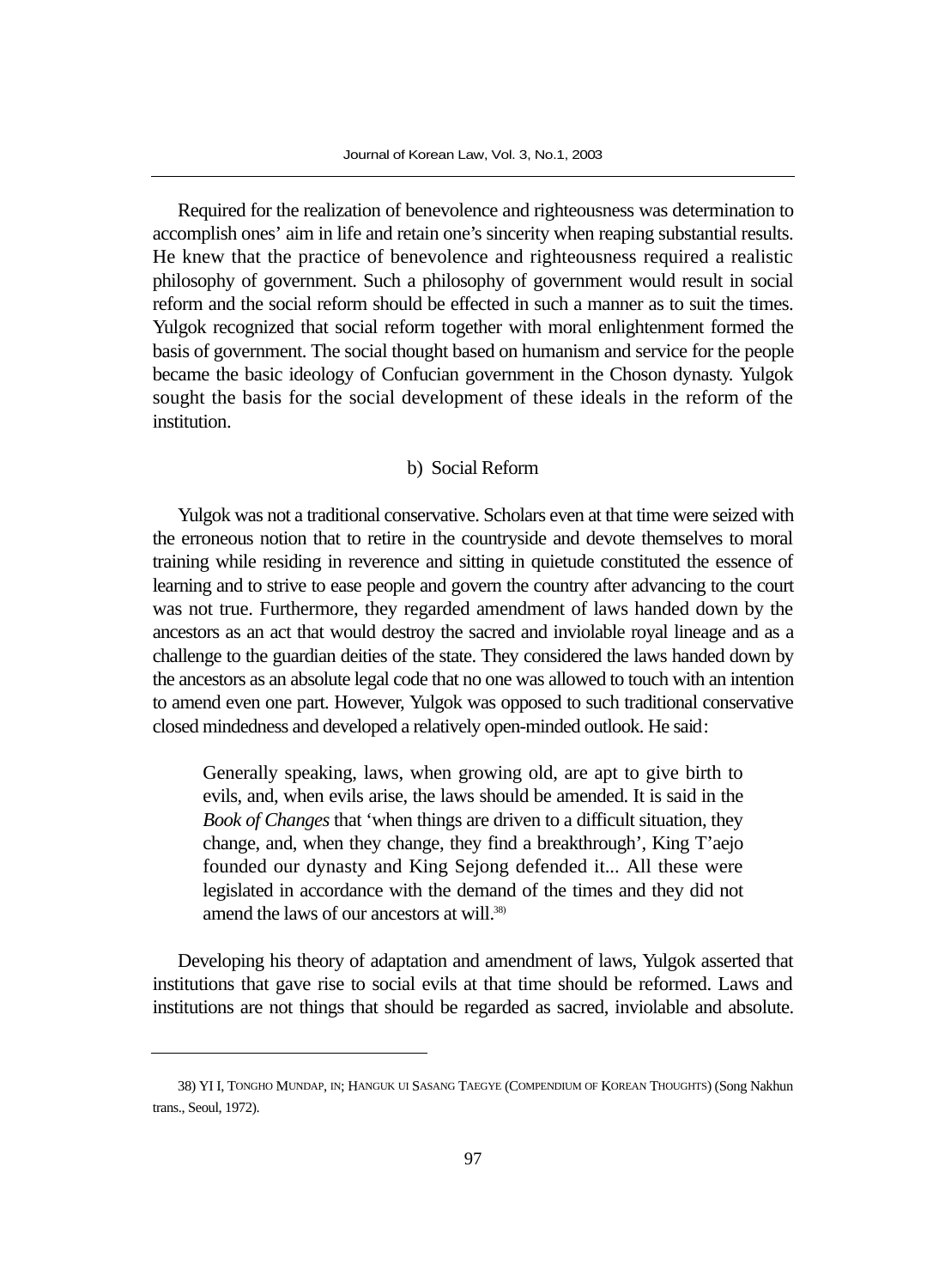The basis of Yulgok's social thought was a relative definition of the situation, according to what he asserted, laws and institutions, when they lost effect in satisfying the demand of the times, should be amended. On the basis of this thought, he emphasized that the people's living be improved by reforming laws that caused many evils. This can be regarded as a principle of amendment and reform for old laws.

Second, we should cite his economy-first principle. It is likely that we, at a glance, understand that efforts to realize morality or benevolent and righteous government neglect economy and try to establish a spiritual moral law alone. In fact, scholars who, having received a gentlemen's education, engaged in the profession of writing were placed in an estate above those who engaged in occupations that were related to technical or economic production in the *Choson* dynasty. Even though Yulgok, needless to say did not class scholars with commoners or menials in estates, he considered economy as the basic requirement at least in the field of policies for easing people.

## c) Community Compact

Yulgok created two community compacts, one for *Sowon* (now *Chongju*) and the other for *Haeju*, in *Hwanghae* Province. He envisioned an extended organization encompassing many aspects of rule life, including education and a community granary. Although Chu Hsi's revised version of the Lu Family Community Compact is included as a part of the *Haeju* compact, he extensively revised it to adapt it to the Korean situation.39) The Community Compact basically consisted of four principles: 1) Mutual encouragement of virtue and virtuous acts; 2) mutual corrections of wrongful conduct; 3) associate with one another according to the rules of decorum and customs; 4) mutual aid in illness and disaster. Yulgok wrote this preamble on the Community Compact of Sowon County;

The community compact is an ancient institution whereby people in the same community rendered aid to one another in keeping watch and ward, helped one another in sickness, and sustained one another in their comings and goings. Children also received their education in school at various levels in order to enhance their filial piety and nurture harmoniousness among brothers. Good government and healthy mores

<sup>39)</sup> The text is translated by Choe Yongho in SOURCES OF KOREAN TRADITION, II, pp. 145-57. *See* also SAKAI TADAO, *Yi Yulgok and the Community Compact*, IN THE RISE OF NEO-CONFUCIANISM IN KOREA 323-48 (De Bary ed., N.Y.1985).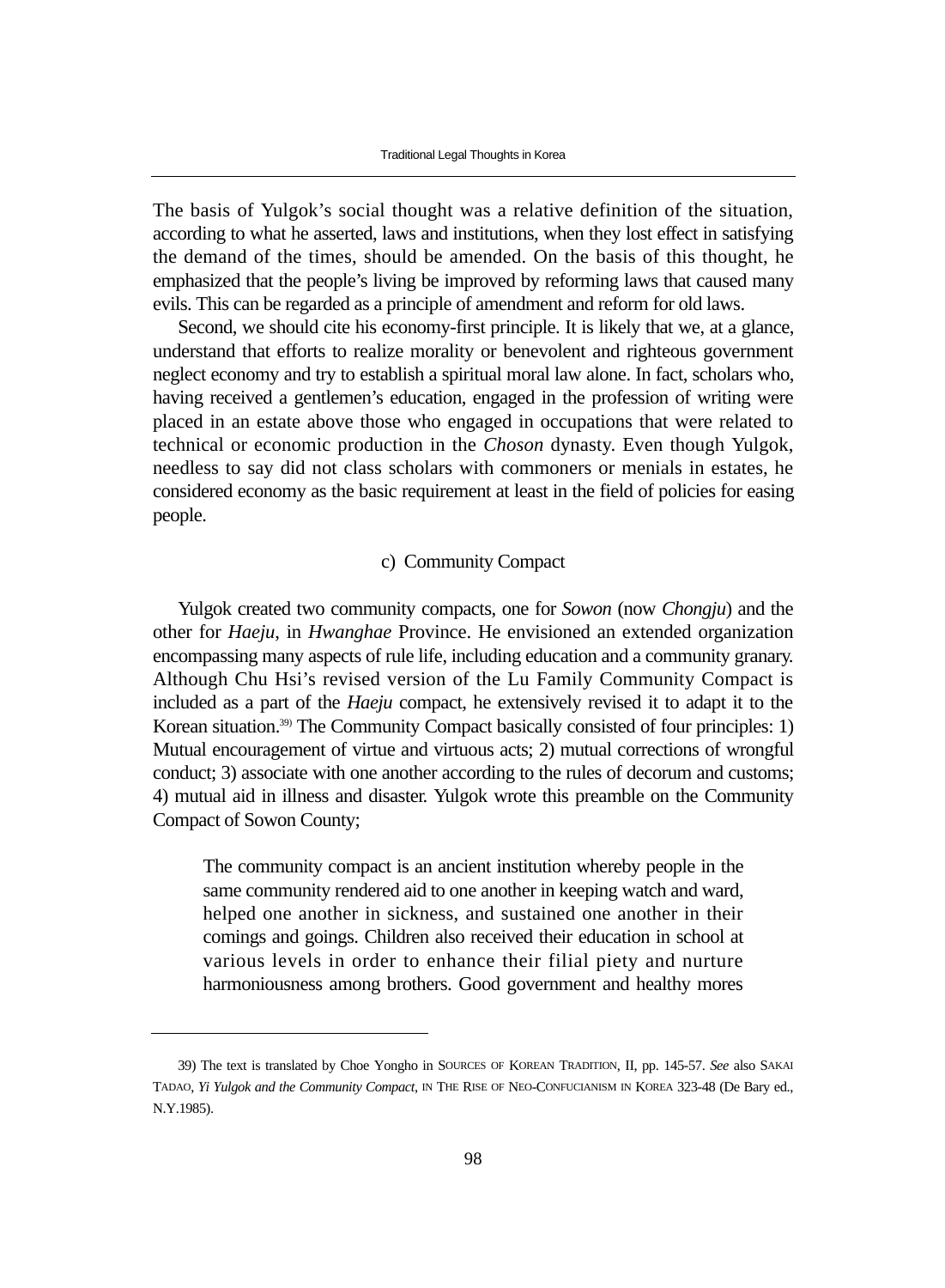were able to prevail during the Three Dynasties entirely because of this institution. Since then, however, morality has declined, the Way has become obscure, and the people have lost their sense of direction, while decorum and customs have deteriorated at all levels. It is indeed lamentable.

Being inexperienced, I have many flaws as the magistrate of this county. Nevertheless I am determined to help transform the morality of the people. When I consulted with the community leaders to find a good way to achieve this goal, they all said that there is no better way than to promulgate the community compact. Yi Chungyong, a former magistrate of this country, has already drawn up a community compact, and this was later revised by Yi In, another magistrate, to suit the local conditions. Regrettably, however, Yi In was recalled by the court, and the community people became discouraged as the compact was never put into practice. Continuing in the footsteps of these two former magistrates, I have drawn up a new compact, taking the earlier compact as well as that of the Lu family of Sung China into consideration, by simplifying the complicated and supplementing the undefined. Although I cannot claim that my version is perfect, it includes almost all the elements that encourage good deeds and discourage evil acts. I believe that unless the magistrate exerts his utmost effort in his duties, he cannot demand anything from the director of the community compact, and that unless the director is a man of probity, he cannot exhort the village members to do good deeds. Whether the village members turn to good or to evil will depend upon the compact director, and whether the director is moved to urge his people to behave properly will depend upon the magistrate. I therefore should seek good advice and work more diligently so that the director and his staff will follow my wishes, will abide by the regulation, and will exhort the village members. If the village members do not disagree and bend like grass in the wind of virtue, the mores of *Sowon* county will surely be transformed. We should remember this always.40)

<sup>40)</sup> Yi I, *Preamble of Community Compact for Sowon County,* in YULGOK CHONSO 16:2a-b; the English translation of the aforesaid is found in SOURCES OF KOREAN TRADITION II 145-146 (Yongho Choe trans., Columbia Univ. Press, 2000).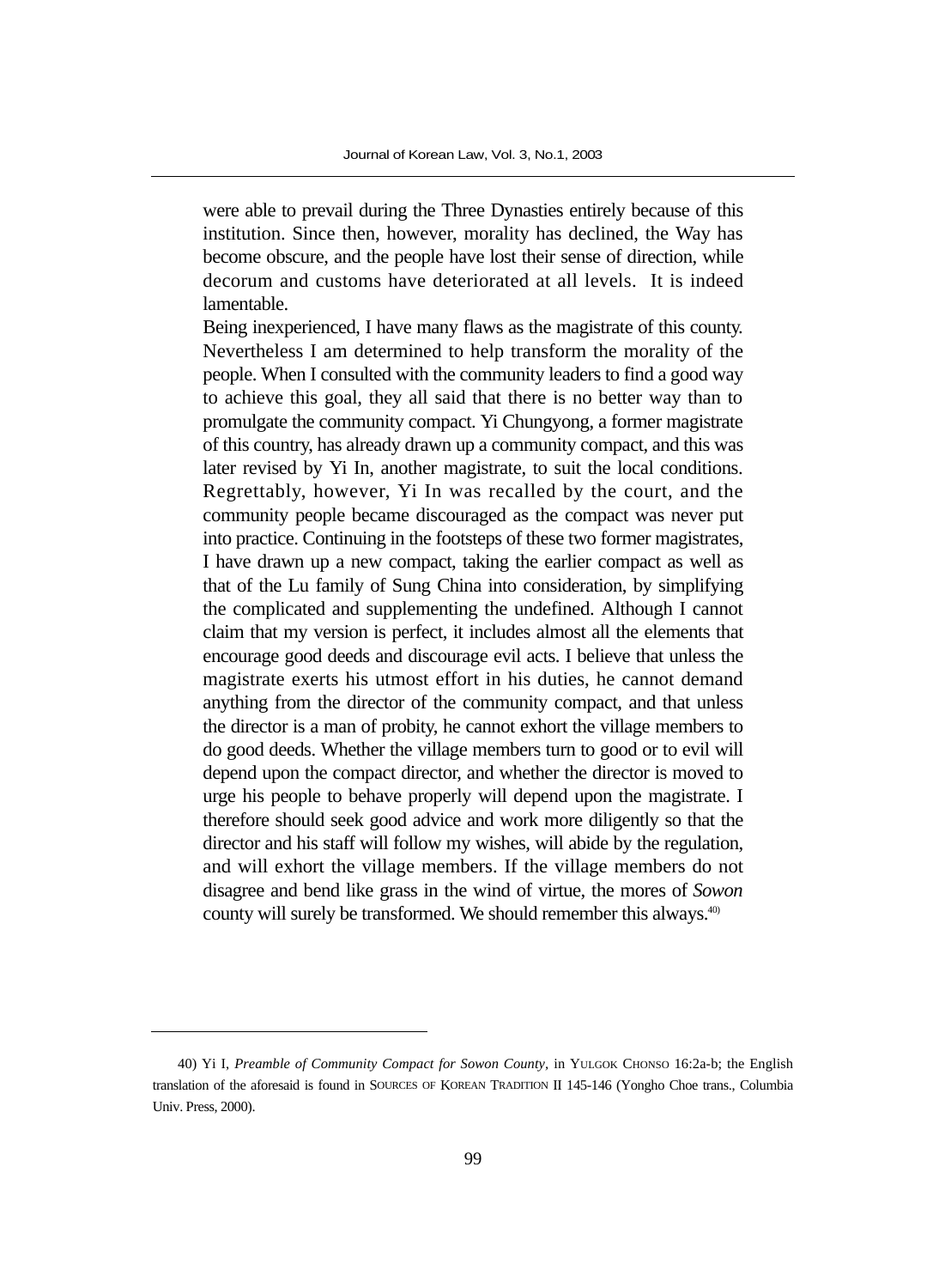#### 2. Kang Hang (1567-1618) and Yi Chinyoung (1571-1633)

The official of Justice Ministry Kang Hang (1593-1618) was kidnapped and taken to Japan during the Hideyoshi's invasion of Korea in 1597. After experiencing many hardships, he became friendly with the Japanese scholar Fujiwara Seika(1561-1619) and introduced Neo-Confucianism to him.41) This event is explained as the beginning of Neo-Confucian studies in Japan. He returned to Korea after four years and wrote his book *Kanyangrok* (*On Japanese Things*).42)

Yi Chingyoung is not well known even among the Korean people, but he is a significant scholar in East Asian jurisprudence.43) He was born in *Youngsan*, *Kyongsang* province in 1571. Well-read in Confucian classics, he fought against the Japanese invasion of 1592. He was kidnapped and taken to Osaka where he served as a monk at a Buddhist temple. After becoming recognized as an experienced scholar, he was summoned to tutor the *daimyo* Tokugawa Yoshimune in *Wakayama*. He played a leading role in the studies of Ming-Ching and Korean laws. When Japanese scholars could not understand the Chinese legal terms, they asked him for authoritative interpretations of the legal codes.44) He worked in *Tsushima* Island during the trades with Korea in 1626-27. After his death in 1633, he was praised as the pioneer responsible for enlightening the Wakayama domain.45) His son Yi Maegye also became a good scholar and authored many books including *Advice to Filial Piety* (1660).

The migration of several learned Ming loyalists to Japan after the final defeat of the *Ming* dynasty may account for the marked progress of Japanese scholars in Chinese law and language soon after 1700. The most important were the Zen priest Huang Po-Tsung, who taught Ogyu Sorai(1666-1728); Chu Shunshui(1600-1682), supported by Tokagawa Mitsukuni Shogun; Wu Jen-Hsien, supported by the *Nagoya* domain.

The thoughts of Yi Chinyoung were strongly based on Confucian ethics. He provided guidelines for the politics of the Shogun Tokugawa. The guidelines were composed of principles referring to respect for the people, the rule of virtue,

<sup>41)</sup> *See* Ha Tai Kim, *Transmission of Neo-Confucianism to Japan by Kang Hang*, FS F. GEORGE L. PAIK FOR HIS 60th BIRTHDAY (1955), ABE YOSHIO, NIHON CHUSHIGAKU TO CHOSEN (JAPANESE NEO-CONFUCIANISM AND KOREA) (Univ. of Tokyo Press, 1965).

<sup>42)</sup> This book was translated into Japanese during his lifetime. For detail, see the Ha Tai Kim's article in fn 41.

<sup>43)</sup> For detail, *see* CHONGKO CHOI, HANGUK POPSASANGSA (HISTORY OF KOREAN LEGAL THOUGHTS) 139-143, (Seoul, 2001) ; *See also* Chongko Choi, Legal Exchanges between Yi Korea and Tokugawa Japan (paper read at the 1st International Conference on Korean Studies, Academy of Korean Studies, 2002) (on file with author).

<sup>44)</sup> For detail, *see* Dan Henderson, *Chinese Legal Studies in the 18th Century Japan*, 30-1 JOURNAL OF ASIAN STUDIES 21-56 (1970).

<sup>45)</sup> YI SANGHEE, PASHIN UI NUNMUL (TEARS OF AN ABANDONED SUBJECT), (Seoul, 1997)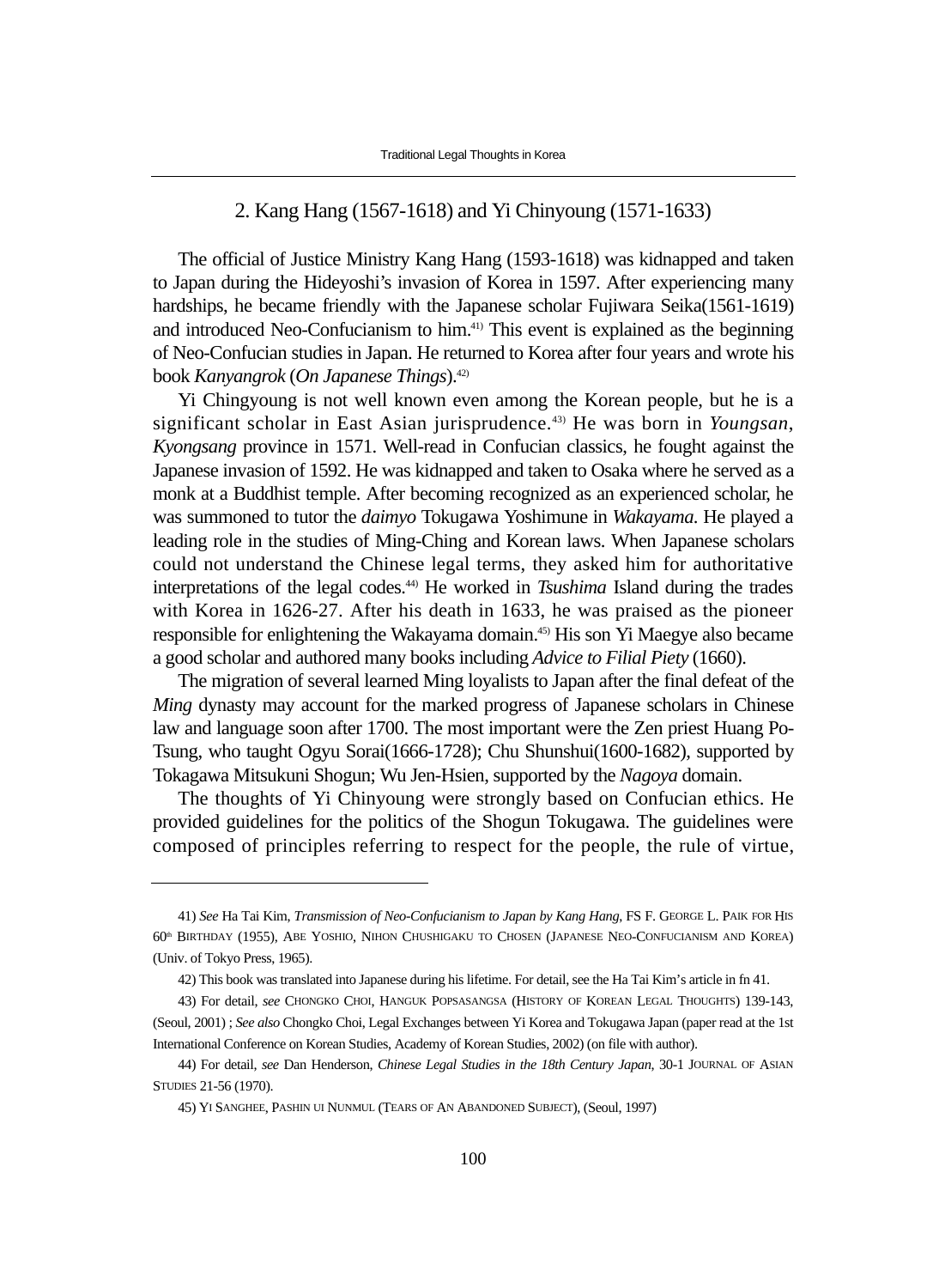benevolence, harmony, and peace. Yi Maegye appealed to the Shogun to proclaim the ethics of filial piety as the highest principle of ruling. Such Confucian values embodied in the legal codes are the foundation of East Asian Common Law (*Jus Commune*).46) It is significant that Korean scholars contributed to the foundation of East Asian Jurisprudence.<sup>47)</sup> It means that Korean traditional legal concepts had an international potentiality to be developed further.

#### 3. Yi Ik(1681-1763)

Yi Ik (Songho by penname) seems to have drawn most heavily of any *Yi* dynasty thinker on China's legalist tradition. In a discussion on penal law, he quoted a later *Han* dynasty thinker, Tusk Shi, to the effect that penalties and punishments are like medicine for civil disorder, whereas moral instruction is like staple food to be used in times of flourishing peace. Using moral instruction to suppress violence is like setting the medicine aside and feeding a sick patient staple grains and meat. He preferred the tougher formulation of Han Fei, however, that no sovereign could expect to abandon rewards and punishments and simply expect the people to be good of their own accord.

I have experienced this myself, even when the people are good, with no evil intentions, they can err accidentally, then by their actions sink further into the mire until all of a sudden they are a thousand li removed from good behavior. In their journey they will inevitably end up according to the true nature of things. For honoring the good, virtue and rites are best; for extinguishing evil, there is nothing like institutions and punishments.48)

Thus Yi Ik seems to have been closer to the "realistic" wing of Confucian thinking in his analysis of human motivation, seeing punishments and "profit", pleasure and pain, in a reciprocal and balancing relationship. He also echoed Hsun Tzu in his skepticism concerning the relationship between natural phenomena and human affairs. "When profit is relatively great and the law is relatively lenient, the one must retreat and the other advance with irresistible force."49) Like Thomas Hobbes a century earlier,

<sup>46)</sup> *See* Chongko Choi, *Foundations of Law and Justice in East Asia*, 18 COMPARATIVE LAW 1-18, (Nihon Univ., 2001).

<sup>47)</sup> For a detailed discussion, see CHONGKO CHOI, HISTORY OF EAST ASIAN JURISPRUDENCE (forthcoming 2003).

<sup>48)</sup> Yi Ik, *Songho saesol yuson* (*Digest of the Collecteana of Songho*), in 1 CHOSEN KANKOKAI 393 (An Chongbok ed., Seoul, 1915).

<sup>49)</sup> Yi Ik, *Songho saesol*(*Colleteana of Songho*), *in* 1 Kyongin munhwasa 266b (Seoul, 1970).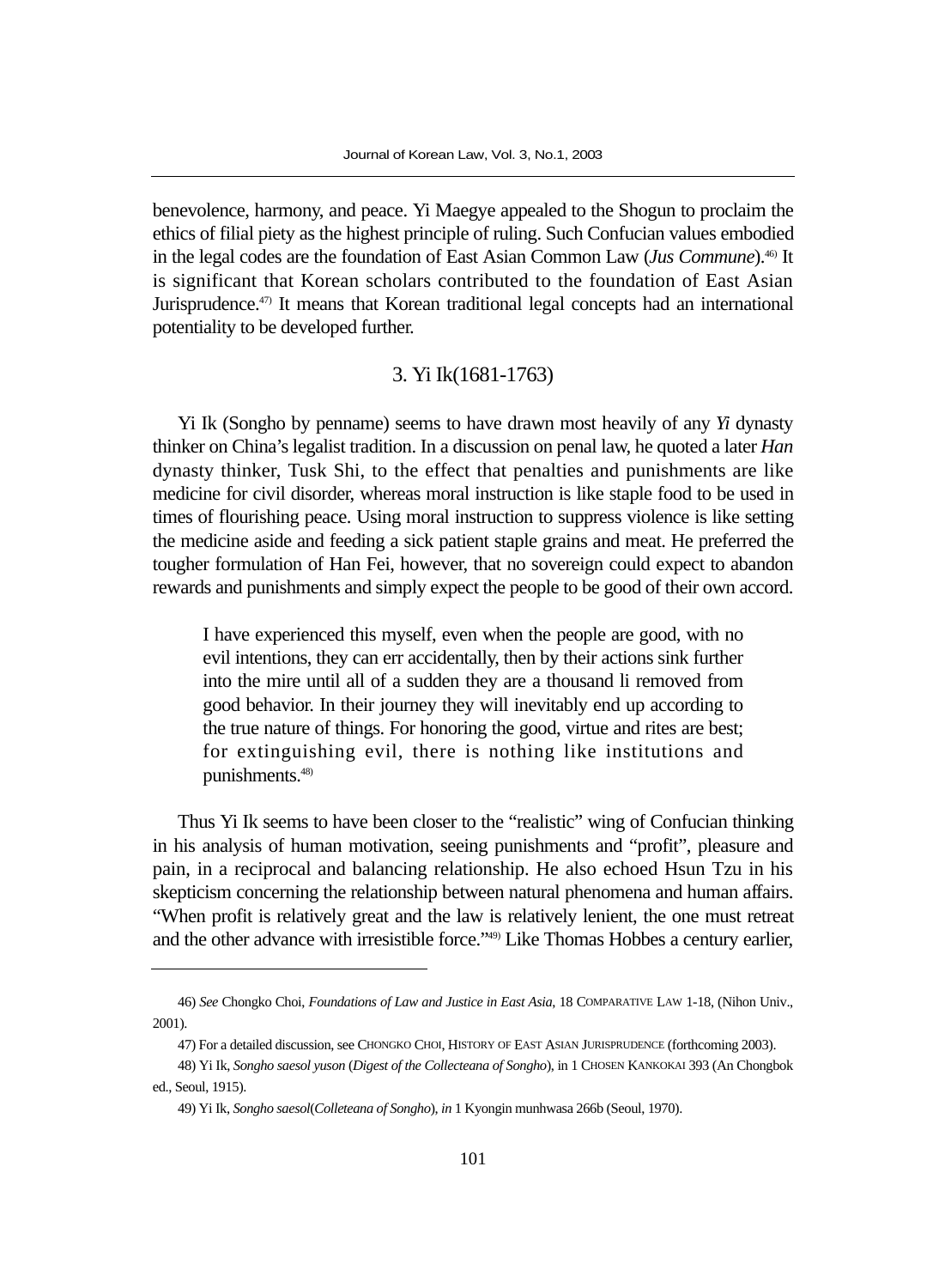Yi seemed to have little confidence that men left to their own devices could avoid the irresistible slide into a mutually hostile, warring barbarism. "If one man is able to go on living in unrighteousness, ten others will take note and begin to model themselves on him. Just as with the beasts of the mountains or the fish of the lakes, what takes precedence is simple strength; without punishments and prohibitions, they will all devour one another, and in this fashion good will deteriorate and become evil in a matter of days."50) Yi's solution was to revise the calculus of profit by reemphasizing penalties, "turning gain into loss in order to fix the people's minds and rectify their customs."51) Inasmuch as Yao and Shun had in antiquity "delineated the penalties" and had not seen fit to abolish punishments, how much less could punishments be abandoned in this "latter age when customs are steadily deteriorating?" 52)

Yi Ik did not entirely rule out the use of moral suasion and instruction: "virtues and rites" might still have a proper, if somewhat restricted, role to play in structuring and honoring, if not eliciting, good behavior. Men were, after all, capable of some good behavior, although Yi saw such spontaneous goodness as inherently unstable and in need of constant hedging in with punitive sanctions.

Moreover, from Yi's essay on some cruel tortures, which were formally abolished during his lifetime, it is clear that he did not advocate unnecessary harshness in punishment or interrogation. Given the general tenor of his remarks on punishments and his stated preference for Han Fei, however, it is perhaps remarkable that he left any role at all for ethical measures. Without further study of his writings it is difficult to determine whether Yi shared Hsun Tzu's optimism about man's educability as well as his realism concerning human motivation. In his approach to penal law, at least, Yi seems to have been temperamentally closer to Han Fei than Hsun Tzu.<sup>53)</sup>

## 4. Chong Yakyong(1762-1836)

Chong Yakyong was born in *Mahyon* in the vicinity of Seoul (presently *Nungnaeri, Wabumyon, Yangju-gun, Kyonggi* Province) in 1762. 54) He was brought to Seoul at the age of 14 when his father was appointed by the government. By the time he had reached the age of 16, he had already become engrossed in Practical Learning (Sirhak)

<sup>50)</sup> *Id*.

<sup>51)</sup> *Id*. at 266c.

<sup>52)</sup> *Id*. at 266a.

<sup>53)</sup> *See* WILLIAM SHAW, LEGAL NORMS IN A CONFUCIAN STATE 23 (Berkeley, 1981).

<sup>54)</sup> For a short survey of his life and thought, see Gregory Henderson, *Chong Tasan: A study of Korea's Intellectual History*, 16 JOURNAL OF ASIAN STUDIES (1957).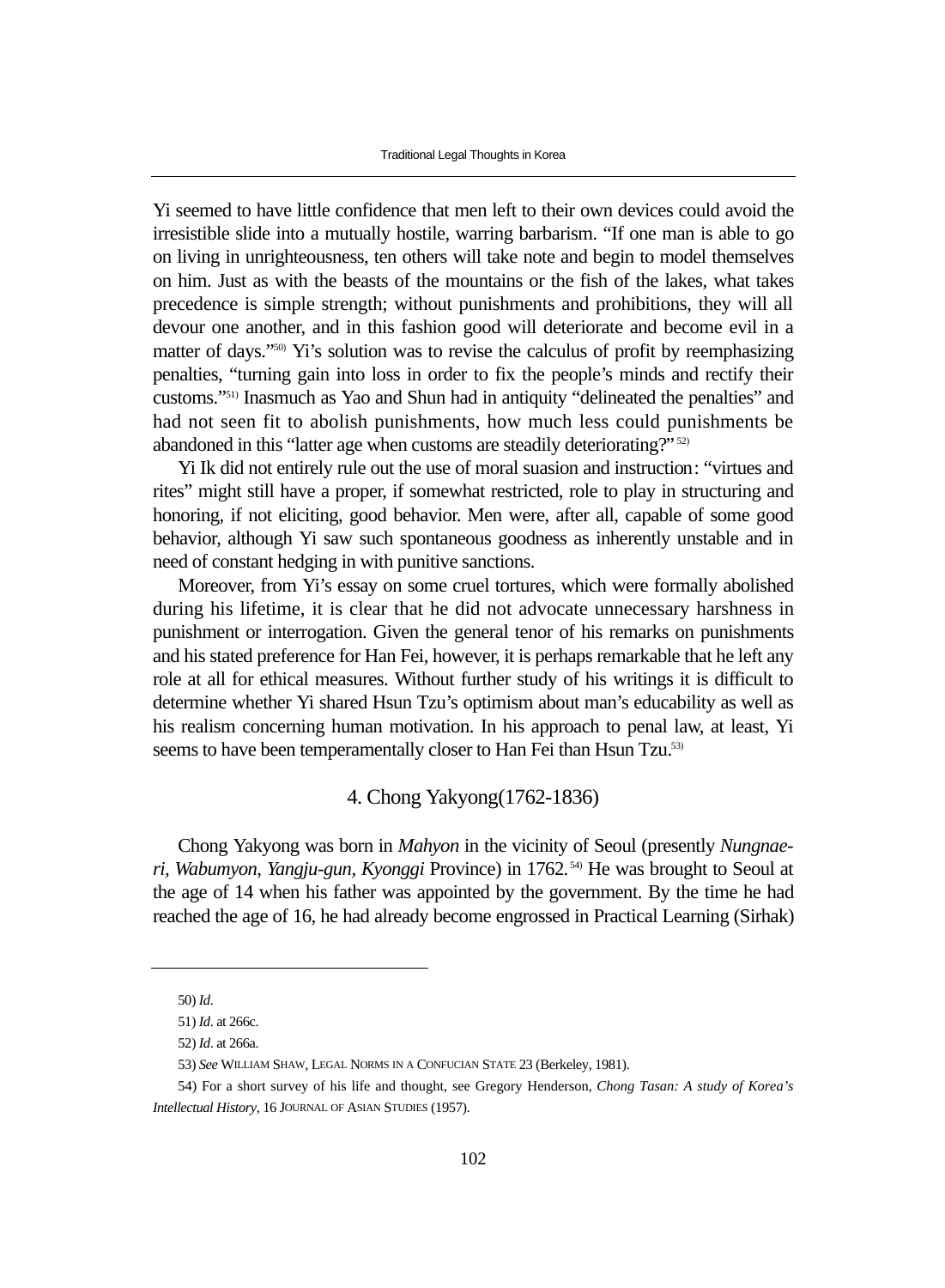by reading the works of Yi Ik (1681-1763). He was first introduced to Catholic doctrine and thought by Yi Pyok, who also introduced the Western world to Chong. Later Chong had opportunities to read and examine books on Christianity, modern European astronomy, mathematics, maps, clocks, telescopes, books on European customs, and European utensils.<sup>55)</sup>

These experiences enabled Tasan to realize an evil effect of Chu Hsi's Neo-Confucianism on the grounds that it indulged in empty theories and talk. He could also revise his hitherto narrow China-centered view of the world, shifting his interest to new scientific and technological knowledge. This conversion provided an important momentum for enriching the content of his progressive thought and elevating it to a higher level. Though he first believed in Catholicism, he soon abandoned it after realizing the falsity of its tenets. It seems that the intrigue plotted against him by his political opponents further prompted his decision to digress from Catholicism.

Passing the Civil Service Examination in 1780 at the age of 28, Chong started his government service. Fully displaying the scientific knowledge he had already acquired, as well as his great endowment, Chong made notable achievements in projects aimed at promoting national interest and public welfare. Chong was appointed as a secret inspector for *Kyonggi* Province when he turned 33 years of age. The appointment enabled him to witness the distress of the extremely impoverished farmers, and the corruption and disorder of local administration, by inspecting every corner of the province. The theoretical foundation was laid firmly at that time for the progressive political and economic reform measures Chong later made public with a view toward improving rural life.

A man of upright character, Chong brought strict punishment to all the corrupt officials he discovered, regardless of their rank. This won him affection and respect from the people, but he also incurred jealousy and complaints from his political foes.

In 1801 King Chongjo, who favored Chong Yakyong, died, and his son, King Sunjo, acceded to the throne. Upon this opportunity, Chong's political opponents (the Old Faction) accused the officials belonging to the Southern Faction of believing in an evil religion, and they were suppressed and persecuted in the so-called *Sinyu* Catholic Persecution of 1801. Chong was arrested and banished to *Changgi, Kyongsang* Province, and later removed to *Kangjin, Cholla* Province. In *Kangjin*, Chong lived in a hut on the slope of Mount *Tasan* (presently in *Kyultong, Tosam-myon, Kangjin* County), devoting himself to reading and writing. His 19 years of exile until 1818, when he was released at the age of 57 enabled him to emerge as an all-embracing

<sup>55)</sup> *See* Keum Jangtae, *Tasan on Western Learning and Confucianism*, 26-2 KOREA JOURNAL 4-16 (1987). *See also* KEUM JANGTAE, CONFUCIANISM AND KOREAN THOUGHTS 181-204 (Seoul, 2000).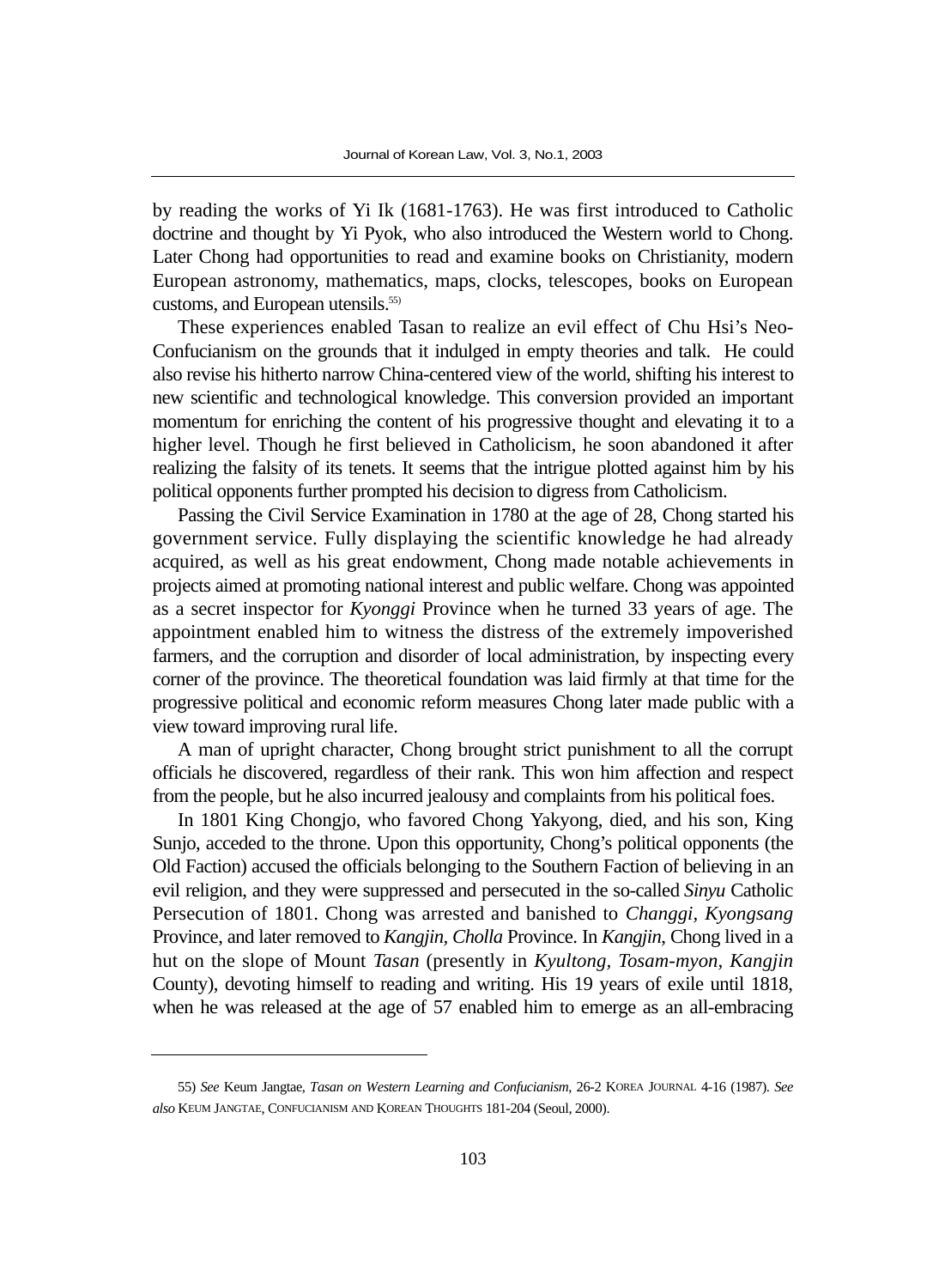authority of Practical Learning.

Although his long, secluded life in a remote mountain village was really an unfortunate one, it nevertheless was a good opportunity for him to deepen and develop his scholarship and thought. He authored immortal works despite unfortunate circumstances. Refusing to compromise with political power, he poured all of his zeal and effort into completing Practical Learning. At that time he conducted historical research on the voluminous Confucian classics from the angle of Practical Learning, and attached new and rational annotations to these classics.<sup>56)</sup>

Chong was always sympathetic to farmers who were experiencing difficulties, while analyzing and criticizing the feudal system under which corrupt officials could exploit farmers to the marrow. He formulated reform measures covering the land, taxation, government personnel, legal, educational, military, and political systems. The most prominent essays embodying these ideals were *Wonmok* (Expounding the Rightful Posture of Rulers), *Tangnon* (Essay on King T'ang of the Chinese *Yin* Dynasty), and *Kamsaron* (Explaining the Duty of Governors).

Released in 1818, Chong returned to his home in *Yangju*. For 18 years until his death in 1836 at the age of 75, he refused government appointments and devoted himself to research and writing with a view to improving national life.

*Mongmin Simso* (48 volumes) which he completed in 1818 when he was paroled from exile and *Kyongse Yup'yo* (40 volumes), which he made public in the preceding year in unfinished form, are his two greatest works, representing Chong's thoughts. Whereas the former advocates the reform of local administration that is closely connected with the living of farmers, ethical awakening of provincial officials, and the stabilization of the agricultural economy, the latter presents his own plans for the reform of the central administrative structure.<sup>57)</sup>

Chong compiled a book named *Humhum Shinso* (*New Writings on Circumspection in Judicial Decisions*), which gives analysis on many criminal cases in China and Korea.58) This is a wonderful comparative study of criminal cases. He gives critical comments on the legal reasoning of Chinese scholars and expresses his own view on the cases. He emphasized the importance of jurisprudence especially for public officers.59)

<sup>56)</sup> *See* MARK SETTON, CHONG YAKYONG: KOREA'S CHALLENGE TO ORTHODOX NEO-CONFUCIANISM (SUNY, 1997).

<sup>57)</sup> *See* Michael Kalton, *Chong Tasan's View of Man: A Radical Critique of the Neo-Confucian World View*, 3 JOURNAL OF KOREAN STUDIES 3-37 (1991).

<sup>58)</sup> *See* CHONG YAKYONG, HUMHUM SIN, (Kwangmunsa, 1901).

<sup>59)</sup> For details, see CHONGKO CHOI, HANGUK POPSASANGSA (HISTORY OF KOREAN JURISPRUDENCE) 180-187 (Seoul Nat. Univ. Press, 2001).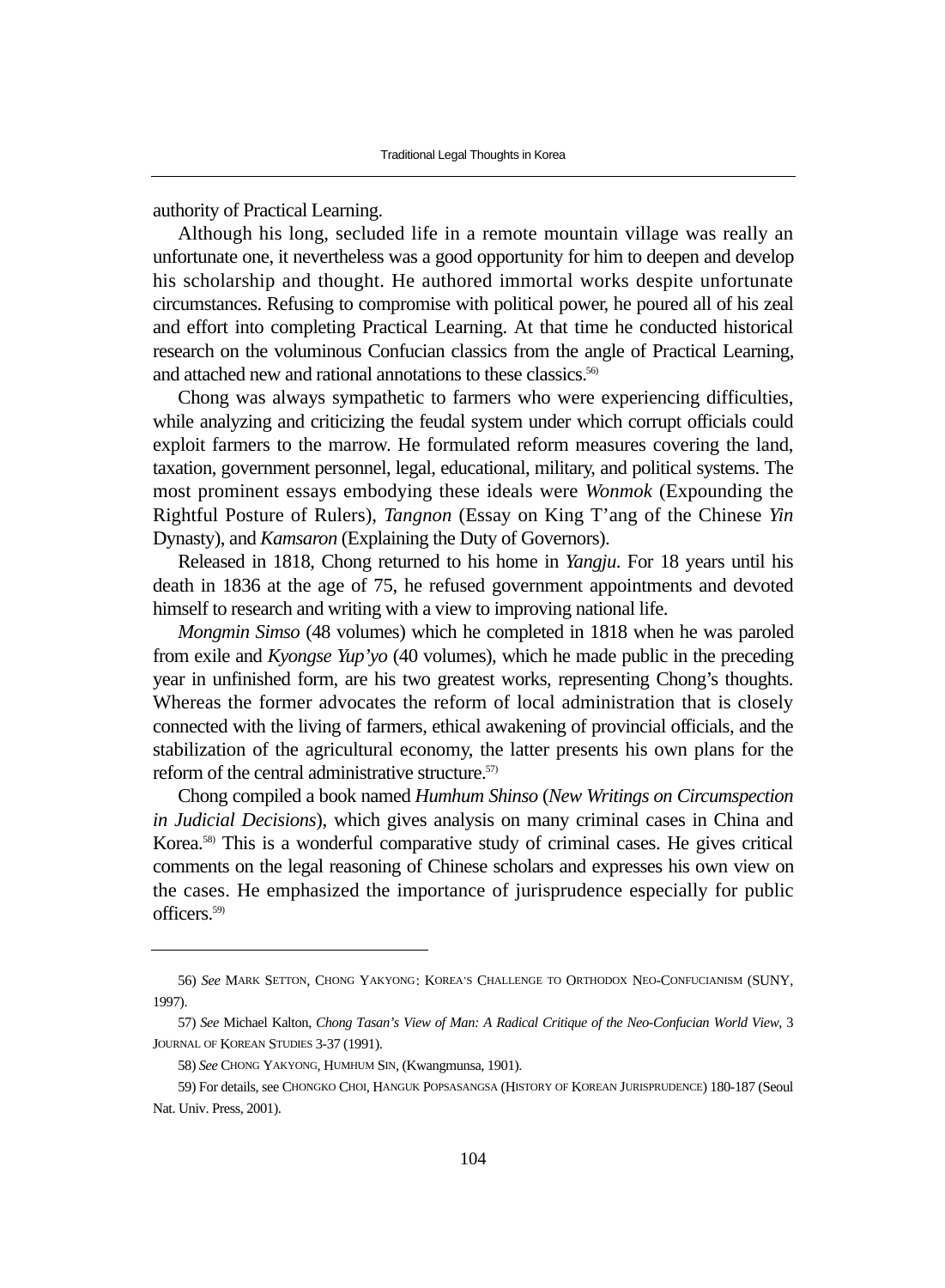## *C. Elements of Legal Thought*

# 1. Idea of *Silsa Kusi*

The idea of *Silsa Kusi* is seeking interest through concrete things. This thought was a reaction to the vagueness of metaphysical Neo-Confucianism. Emphasizing the role of many kinds of li, Confucian ethics became very formalistic and empty. The Sirhak scholars argued for a reform on the principle of interest through endeavor of things.

# 2. Idea of *Sungop Kwangdok*

The idea of *Sungop Kwangdok* means broadening virtues through the appreciation of work. Traditionally working was not highly evaluated in Confucianism. The Sirhak scholars showed a new interest in work ethics.

## 3. Idea of *Pyonpop*

The idea of *Pyonpop* means renewing the old laws. As seen above, the traditional way of legal thinking was respecting the achievements of the ancestor kings. Therefore, reforming the old laws was hardly recommended. Despite this conservative ideology, social changes occurring in the late 17th Century lead to a legal reform. The most eloquent asserter was Yi I.

# 4. Idea of *Pop-Li-Chong*

Legal reasoning in Western legal science is usually based on syllogism. It matches the legal premise and the factual case to be concluded in the judicial decision. Logic always plays a decisive role. In East Asian legal practices, not only logic but also circumstance and human emotion play their roles simultaneously.60) In the consideration of the circumstances, the nature of things (*Samulji Li*) and the common sense of man (*Inji Sangjong*) need to be accounted for in the judgement of a case. Such a broad sense of legal judgement in East Asia could be interpreted as a hindrance

<sup>60)</sup> For a detailed discussion, see FAN CHUNGSHIN/CHUNG DING/ZAN HSIEH NONG, CHUNGGUK POPYUL MUNHWA TAMGU (QUEST FOR CHINESE LEGAL CULTURE) (Lee Inchol trans., Seoul, 1996); KIM JISOO, CHUNGGUK CHONTONG POPESOUI CHONG-LI-POP EKWANHAN YONGU (A STUDY ON THE CONG-LI-POP IN THE TRADITIONAL CHINESE LAW) (Seoul National University LL.D. Dissertation, 1994).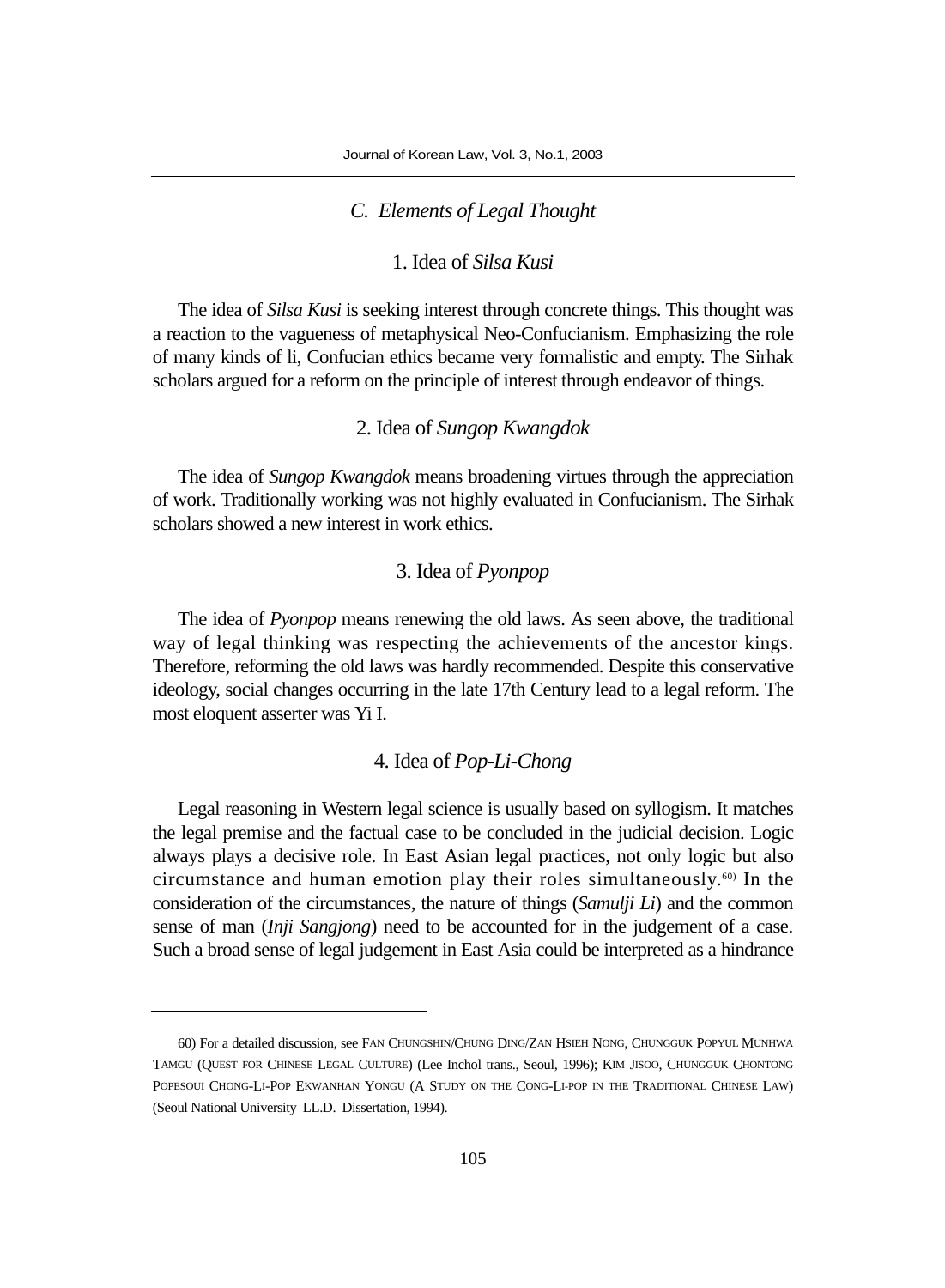or an under-developed argumentation, but the East Asian jurisprudents are trying to develop this triangle paradigm as a deeper and better legal argumentation than that of the West.<sup>61)</sup>

When trying to understand Korean traditional legal reasoning, it is necessary to familiarize one's self with the basic analytical categories used in the handling of case under review. Those who reviewed cases and recommended or prescribed sentences often thought in terms of a major conceptual distinction between the more purely legal aspects of a case (*pop*, " law") and the situational (*chong*, "circumstances") aspects. A good decision was supposed to take both into consideration, attempting to both "follow the law"(*inpop*) and "take account of circumstances"(*chamjong*). Other common and comparable pairs were: "circumstances and evidence"(*chong/chok*), "circumstances and crime"(*chong/choe*), "state of mind"(intent) and evidence"(*sim/chok*).<sup>62)</sup>

# **VI. Conclusion**

In this article, I have surveyed traditional legal concepts according to the periods in which they were conceptualised and simultaneously have tried to construe the legal values of the corresponding times.

Korea's geographical location in the middle of East Asia, meant that Korean law not only drew influence from Chinese law, but it also influenced Japanese law as well. Notwithstanding these facts, Korea has developed its unique legal thoughts and system. And Korea was thus seen as "the land of good laws and customs" by the Japanese people of the Tokugawa period.<sup>63)</sup>

Korean law was deeply affected by the religions such as Confucianism, Buddhism and Shamanism. This is natural when we consider that foreign laws were also influenced by ethical values.

Until now, Korean legal historians have witnessed somewhat different views on Korean traditional law. Bong-duck Chun and Pyongchoon Hahm had rather critical and negative views on Korean traditional law.64) Pyongho Park views it rather

<sup>61)</sup> For details, see CHONGKO CHOI, EAST ASIAN JURISPRUDENCE IN THE WORLD (Seoul,1997); CHONGKO CHOI, HISTORY OF EAST ASIAN JURISPRUDENCE (forthcoming 2003).

<sup>62)</sup> *See* SHAW, *supra* note 53, at 132.

<sup>63)</sup> *See* ITO TOGAI, CHOSEN KWANJIKGO (ON KOREAN OFFICIALDOM) (1711). His book CHAEDOTONG (ON INSTITUTIONS (1724) is also partly related with Korean law and institutions.

<sup>64)</sup> *See* BONGDUCK CHUN, HANGULK POPCHESA YONGU (STUDIES ON KOREAN LEGAL HISTORY) (Seoul Nat. Univ. Press, 1968); HAHM PYONGCHOON, KOREAN POLITICAL TRADITION AND LAW (Seoul, 1967); see also HAHM PYONGCHOON, KOREAN JURISPRUDENCE, POLITICS AND CULTURE (Yonsei Univ. Press, 1986).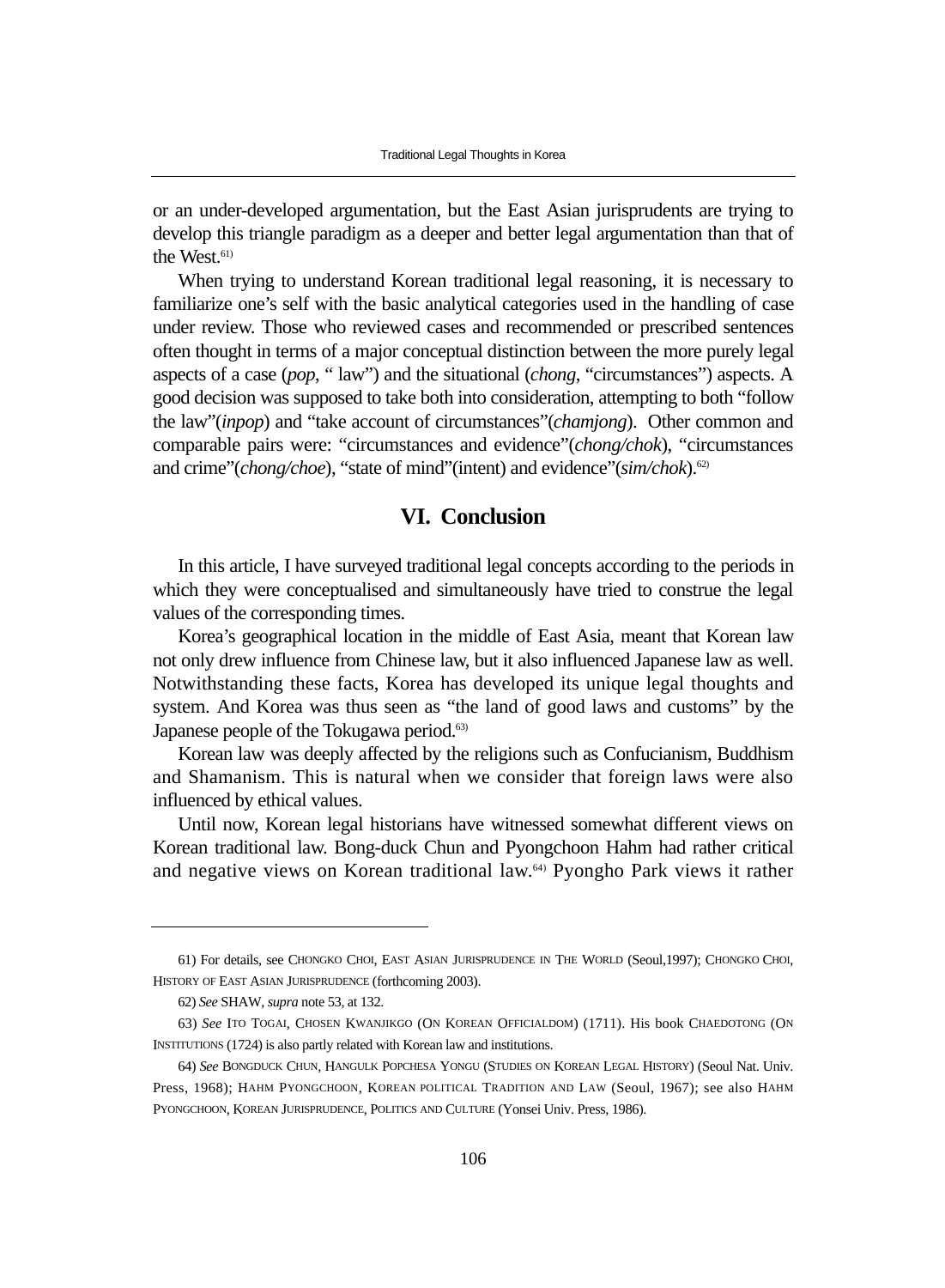positively.65) William Shaw tried to reverse Max Weber's thesis that East Asian law was not developed from the point of rationality.<sup>66)</sup> Because legal history has many aspects, it is not easy to evaluate it in a paper of this length. Generally acknowledged, the institutional history of law and the history of legal thoughts are quite different in viewing the " law". I think this is not the place to conclusively evaluate the "law" in traditional society of Korea. Nevertheless, I am of the opinion that Korea has developed a rich Gedankengut around the legal thoughts as observed above.

#### **Glossary**

Tangun 檀君 Hwanung 桓雄 Asadal 아사달 Ungnyo 熊女 Hsieh-chai 獬豸 Haetae 해태 Hahuri はふり Hongik Ingan 弘益人間 Jaehwa Sobok 除禍召福 Sonri Akhwa 善利惡禍 Jaese Lihwa 在世理化 Hoguk Pulkyo 護國佛教 Son(zen) 禪 Simmuan Hwajaengron 心無眼和諍論  $\overline{1}$  ls im 一心 Hwajaeng 和諍 Muae 無碍 Kyewon Pilkyong 桂園筆耕 Kyonghak Taejang 經學隊仗 Shinyul 新律 Hahwa Jungsaeng 下和衆生

<sup>65)</sup> *See* PYONGHO PARK, HANGUK POPCHESA GO(RESEARCHES ON KOREAN LEGAL HISTORY), (Seoul, 1974); PYONGHO PARK, KEUNSEUI POPKWA POPSASANG (Law and Legal Thoughts in Modern Korea) ( Seoul,1996). 66) *See* WILLAIM SHAW, LEGAL NORMS IN A CONFUCIAN STATE (Berkeley, 1981).